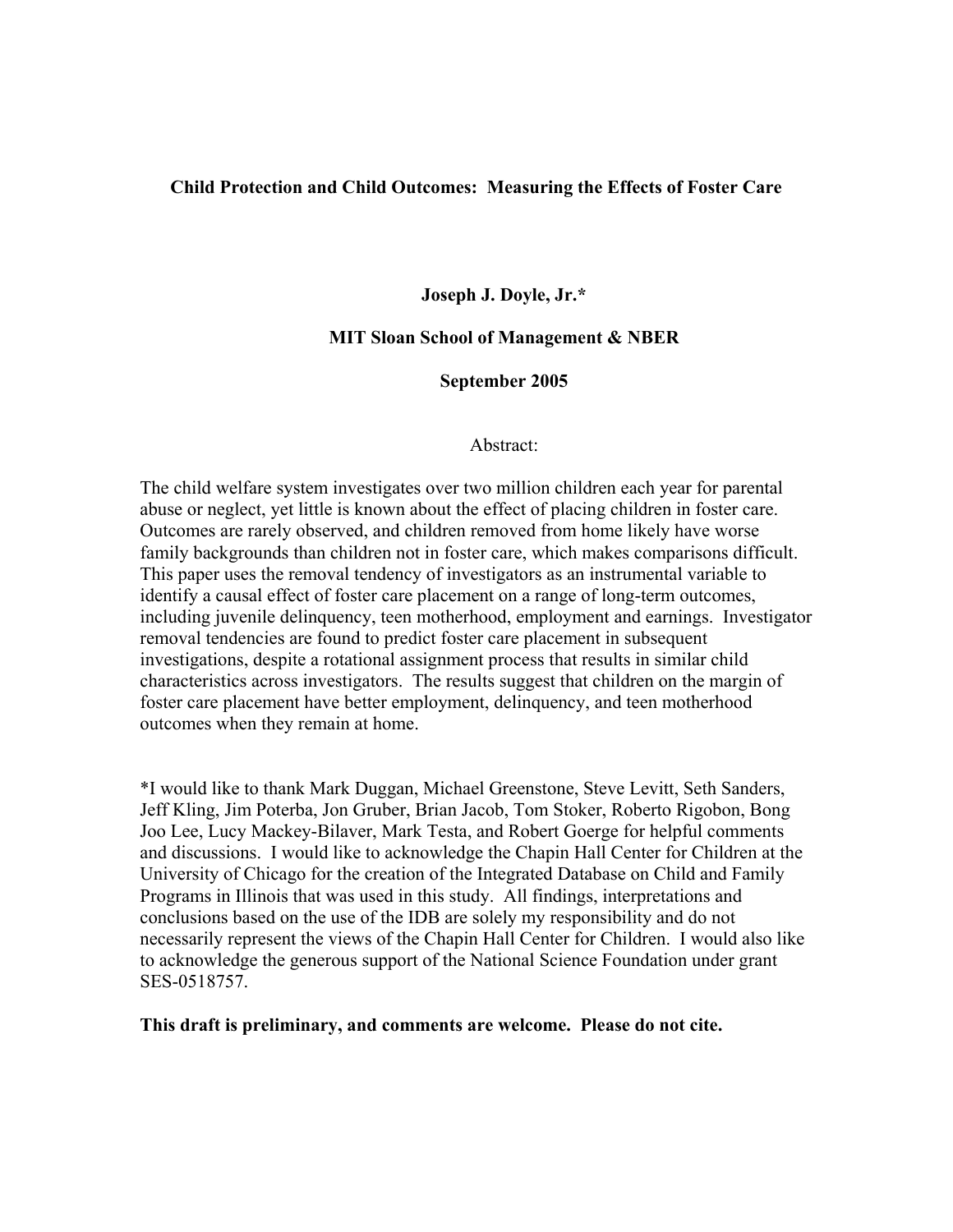#### **1. Introduction**

The child welfare system plays a major role in the lives of a large number of children who appear the most at risk of poor life outcomes: over two million children are investigated for parental abuse or neglect each year in the U.S.; over 900,000 of these children are found to have been abused or neglected (US DHHS, 2004); and over 550,000 children currently reside in foster care while families are either rehabilitated or adoptive homes are sought. To administer these child protective services, states spend approximately \$20 billion each year, and foster families devote time and other resources to provide care (Bes et al., 2002).

Meanwhile, foster children are far more likely than other children to commit crimes, dropout of school, enter the homeless population, join welfare, and experience substance abuse problems (Courtney and Piliavin, 1998; Dworsky and Courtney, 2000; US DHHS, 1999; Clausen et al. 1998). Estimates suggest that abused children are three times more likely to die in childhood (Sabotta and Davis, 1992), and 1,400 child deaths each year are attributed to child abuse (US DHHS, 2004). Courtney, Terao, and Bost (2004) surveyed children who will turn 18 in foster care and found that *two-thirds* of the boys and *half* of the girls had a history of delinquency. The group was three times more likely to have mental health needs and four times more likely to have been treated for a sexually transmitted disease compared to the national average.

Despite the large number of children involved, and the potentially large impact foster care placement may have on child wellbeing, little is known about the effect of foster care placement on child outcomes (Courtney, 2000; Gelles, 2000; Jonson-Reid and Barth, 2000; National Research Council, 1998; McDonald et al. 1996). While much has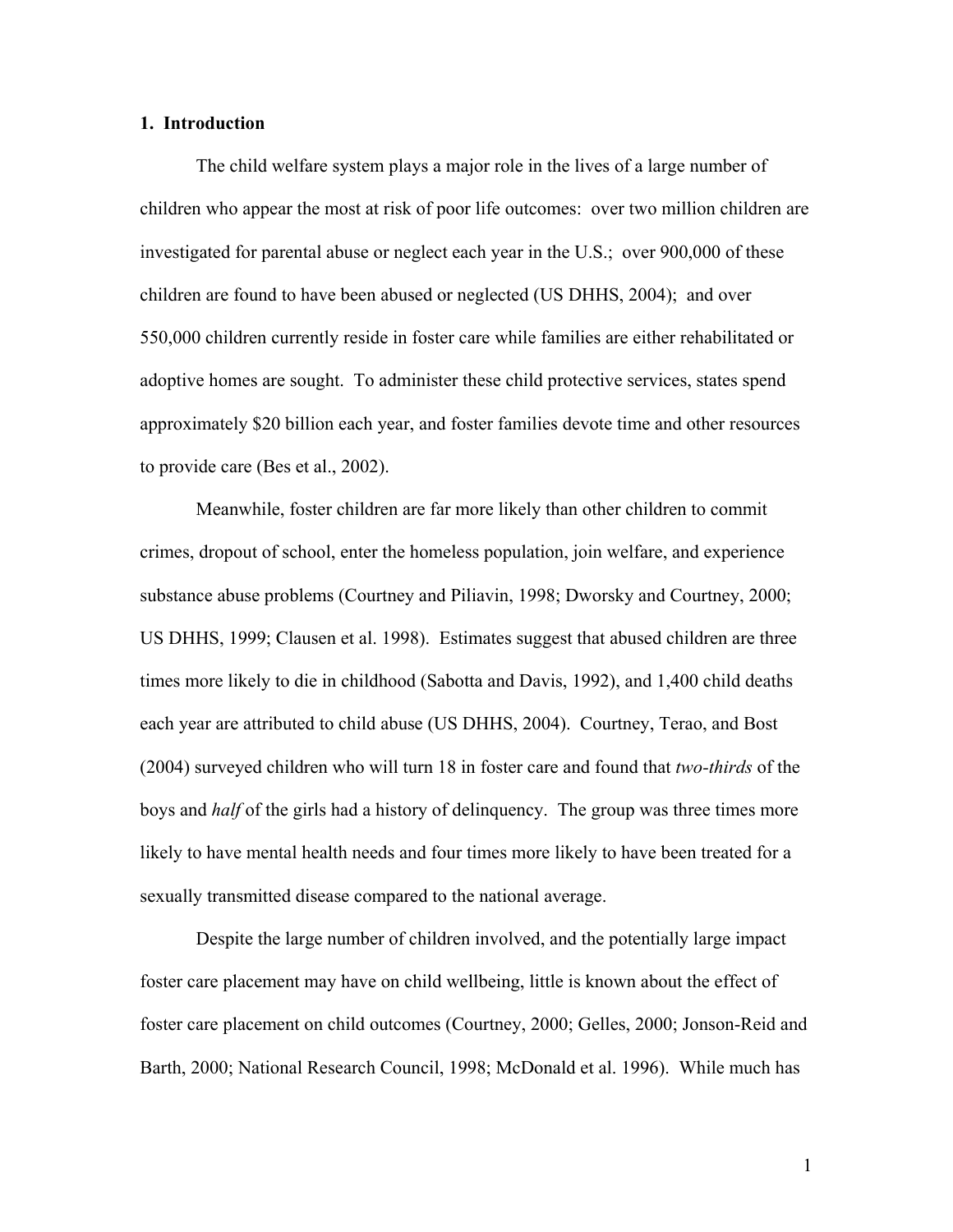been written about the tradeoff between family preservation and child protection in investigations (Barth, 1999; Maluccio, Pine, and Warsh, 1994), little empirical work has been able to support a greater emphasis on either one. Previous research has been limited by a lack of child outcome data and endogeneity problems. When outcomes are observed, worse results for foster children could be due to underlying family backgrounds, as opposed to the effect of foster care placement (Kerman, Wildfire, and Barth, 2002). In addition, those children who are removed are likely those who would benefit most from removal. These benefits may increase with the severity of abuse or neglect, so a comparison of average outcomes may overstate the benefit of removal when considering the effect on a randomly selected case.

This paper uses the removal tendencies of child protection investigators as an instrumental variable to identify a causal effect of foster care placement on child outcomes. Cases are distributed to investigators on a rotational basis within geographic field teams to smooth the caseload. This has the empirical advantage of essentially randomizing families to investigators: one family may receive an investigator that is more likely to recommend foster care placement, while another family may draw an investigator that is more likely to stress family preservation. The assignment process results in family characteristics that are similar across investigators and their placement tendencies provide a plausible instrument to estimate the effect of foster care on outcomes. One advantage of the approach is that the instrumental variables estimates focus on the marginal cases, where investigators may disagree about the recommendation of removal. These are the cases most likely to be affected by policy changes that alter the threshold for placement.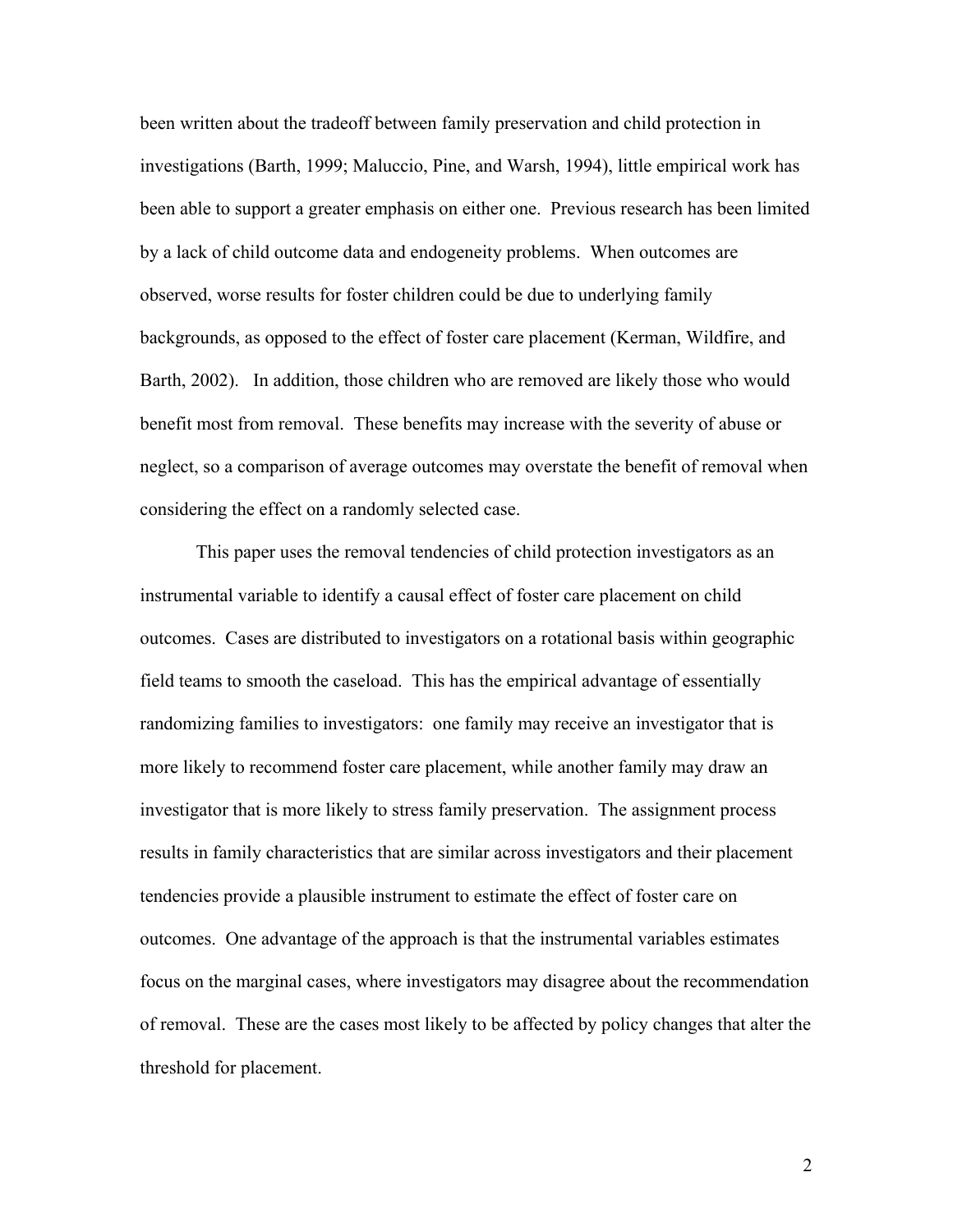Using a unique dataset that links children investigated in Illinois with a wide range of government programs, it is possible to compare long-term child outcomes including juvenile delinquency, teen motherhood, employment and earnings. As in previous work, children who enter foster care are found to have worse outcomes compared to children who remained at home, on average. The instrumental variables estimates show that foster children on the margin of placement also appear to have worse outcomes compared to children who remained at home. The 2SLS estimates are much larger than the OLS results, though less precise, suggesting some caution in the interpretation. Taken together, however, it appears that children at the margin perform better when they remain at home in terms of these long-term outcomes.

The paper is organized as follows. Section two presents background information on child abuse investigations, along with previous evidence on the effect of foster care placement on child outcomes. Section three describes the data sources and reports summary statistics. Section four discusses investigator assignment and demonstrates that observable child characteristics are relatively unrelated to the investigator placement tendencies. The first-stage relationship between these tendencies and subsequent foster care placements is described as well. Section five considers the interpretation of the instrumental variables approach and presents the results. Section six concludes.

#### **2. Background**

Child welfare services have historically struggled with the sometimes conflicting goals of family preservation versus child protection. Trains that transported "street children" from eastern cities to Midwestern farms in the late  $19<sup>th</sup>$  century were later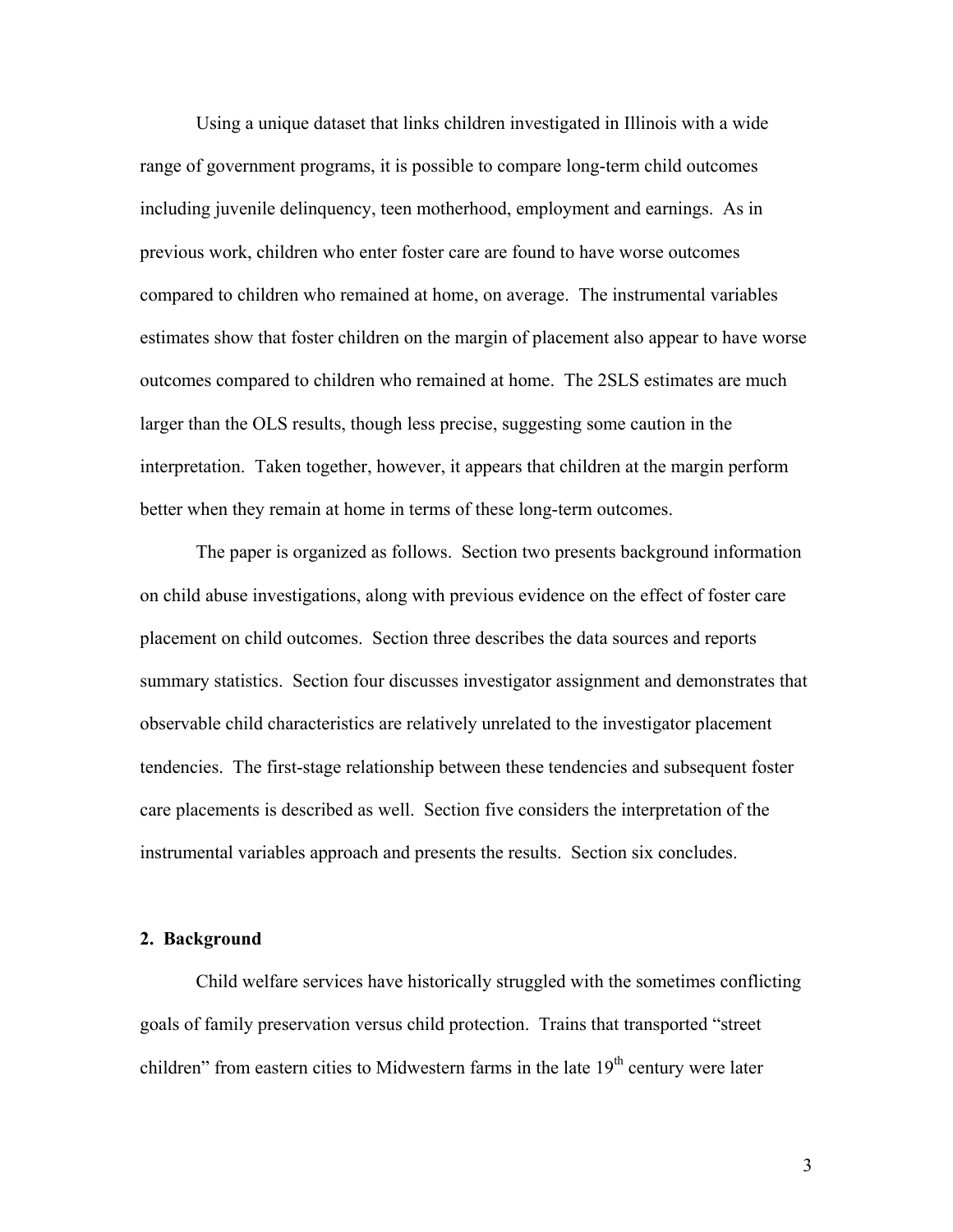condemned and replaced with programs to keep families together. An emphasis on child protection is thought to have gained the upper hand in the 1960s, 1970s and 1980s, while family preservation initiatives became increasingly common in the 1990s (McDonald et al. 1996). This paper uses the idea that some investigators place greater emphasis on child protection than family preservation than others, and the results are aimed at estimating the effect of foster care placement on long-term outcomes for children on the margin of placement—where investigators may disagree about the placement recommendation.

#### **Child Protective Services in Illinois**

Reports of abuse or neglect are typically made by physicians, school principals, police, and family members. In Illinois, all reports of abuse or neglect are made through a statewide hotline that connects to the State Central Register (SCR) (Illinois DCFS, 2003). This allows an intake worker to determine if there were any pending or previous investigations that can aid in the investigation and determine the need for emergency services. The case is then referred to a field team that is closest to the child's residence. A typical team covers one county in Illinois and consists of 17 investigators called case managers. These case managers focus on collecting facts for a determination of whether a child should be placed in foster care, and they do not supervise children once they have been placed in care. In general, families are assigned to case managers on a rotational basis in an effort to smooth the caseload.

There are three main reasons why the investigator assignment may predict foster care placement. First, the investigator may remove the child from home on an emergency basis. Second, the investigator may decide that the case does not have merit. Third, the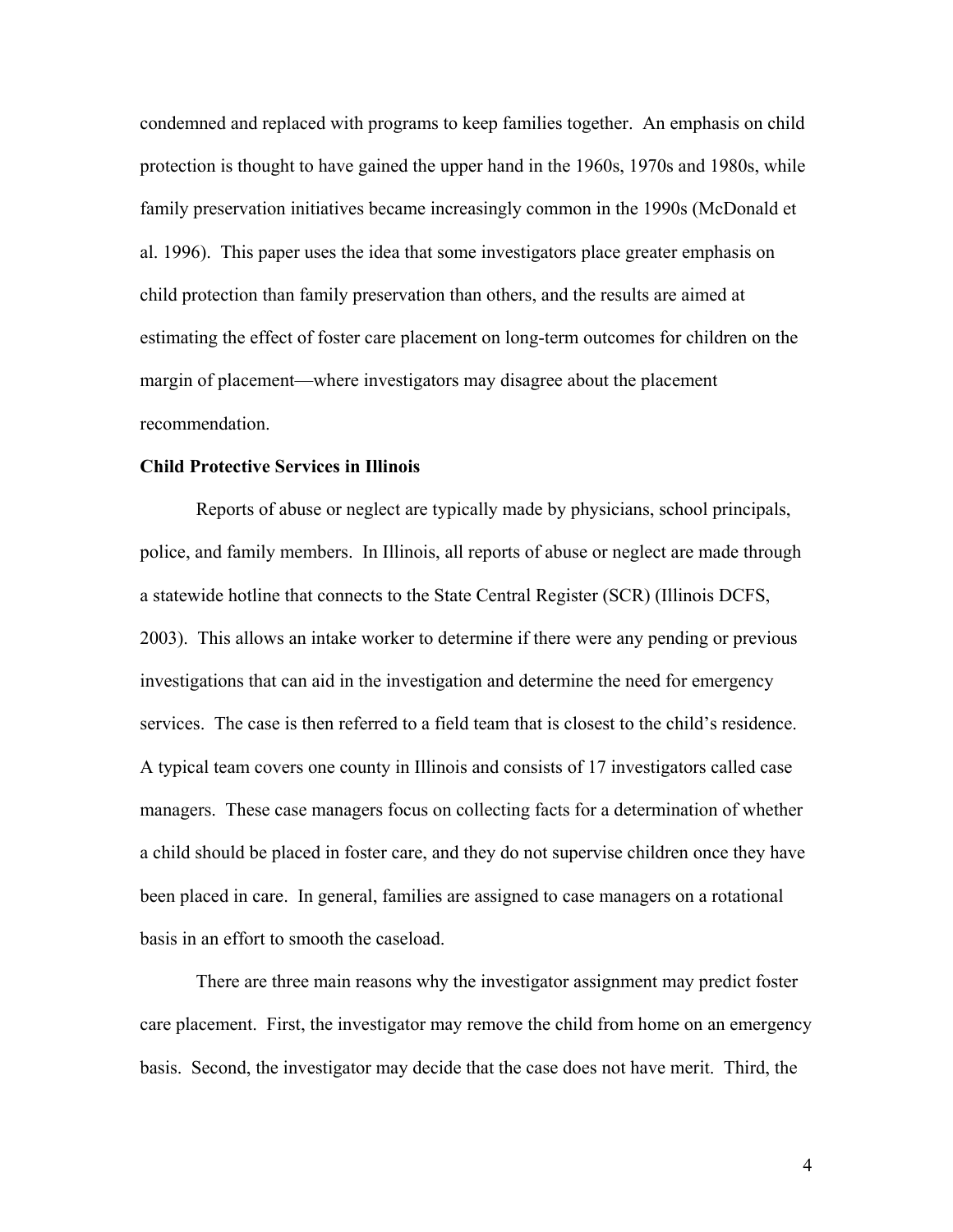case manager collects the evidence of the case, and presents this evidence along with a recommendation to a judge in each county's Child Protection Division of the Juvenile Court.

One limitation in using the case manager assignment as a randomization device is that exceptions are made, and the main analysis will focus on cases that are most likely to enter the rotational assignment process. First, some field teams assign case managers to particular neighborhoods. For example, one team divides the county into east and west, with half of the case managers assigned to each sub-team. If particular types of case managers were assigned to neighborhoods that were more likely to have child abuse or neglect, then a comparison across case managers would capture differences in these neighborhoods as well. The analysis here will focus on sub-teams defined as the interaction between the child's ZIP code of residence and the field team assigned.

Second, if a family were investigated more than once, an effort is made to reassign the same case manager to investigate the most recent allegation. The exogenous variation in case manager assignment stems from the initial investigation. To rely only on this type of variation, the case manager assigned to the family's first investigation will be considered. $<sup>1</sup>$ </sup>

Third, if the family speaks only Spanish, an effort is made to assign a Spanishspeaking case manager. $2$  Like the neighborhood consideration, if some case managers specialize in Spanish-speaking cases, then differences across case managers would

 $\overline{a}$ 

<sup>&</sup>lt;sup>1</sup> Some cases report the initial reporter as the Department of Children and Family Services, the agency that runs the Department of Child Protection. As these referrals are likely the result of previous cases, they were also dropped from the analysis.

 $2<sup>2</sup>$  There are guidelines on the use of interpreters if the family does not speak English. This includes an effort to use professionals such as teachers or physicians rather than children involved in the case.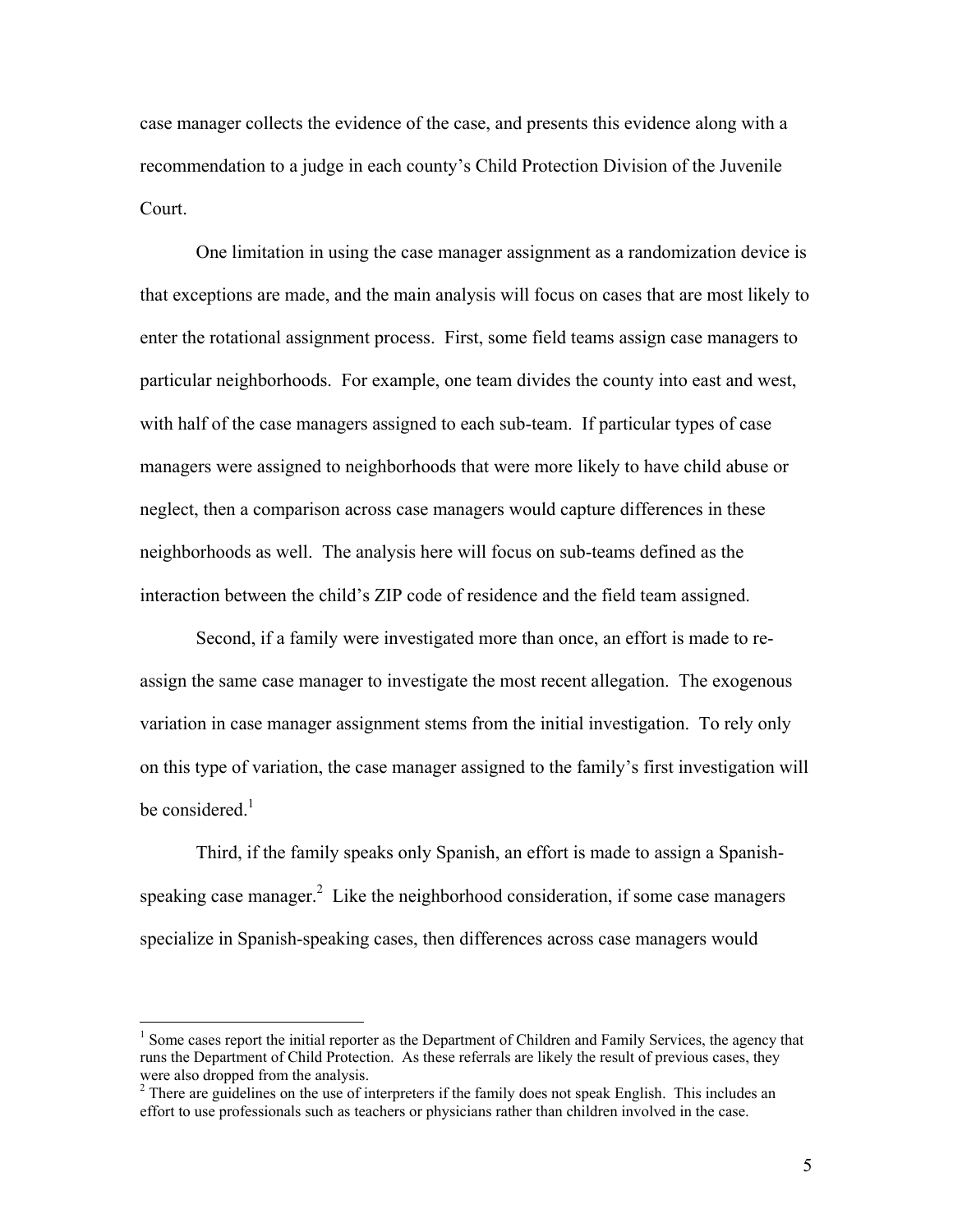incorporate differences in Spanish-speaking versus English-speaking cases as well. For this reason, Hispanic cases will be considered separately.

Fourth, most counties have special case managers assigned to investigate allegations of substance-exposed infants and sexual abuse due to the sensitive nature of those investigations and the active cooperation with police. These allegations are dropped from the analysis as they are less likely to enter the rotational assignment.

In summary, variation in removal and outcomes within investigation teams will be used to identify the effect of removal on child outcomes. These teams are defined as the pool of case managers available to investigate a given family, defined by team x ZIP code x Hispanic cells. Comparing children within ZIP codes has the additional advantage of controlling for neighborhood characteristics as well. While the rotational assignment within these teams may not always be followed, the field team rotational assignment protocol is likely to be self-enforced by case managers who would not want to carry a greater burden than others. Conversations with case managers suggest that this is the case.

In essence, the results will consider the effect of assignment to different types of case managers, categorized by their rate of foster care placement, on long-term child outcomes. It is important to note that these investigators do not supervise the case once a child enters foster care. Their role in child protection is concentrated on determining whether a child should be placed in foster care, which suggests that differences in outcomes across investigators should stem from differences in the likelihood of foster care placement.

#### **Previous Evidence**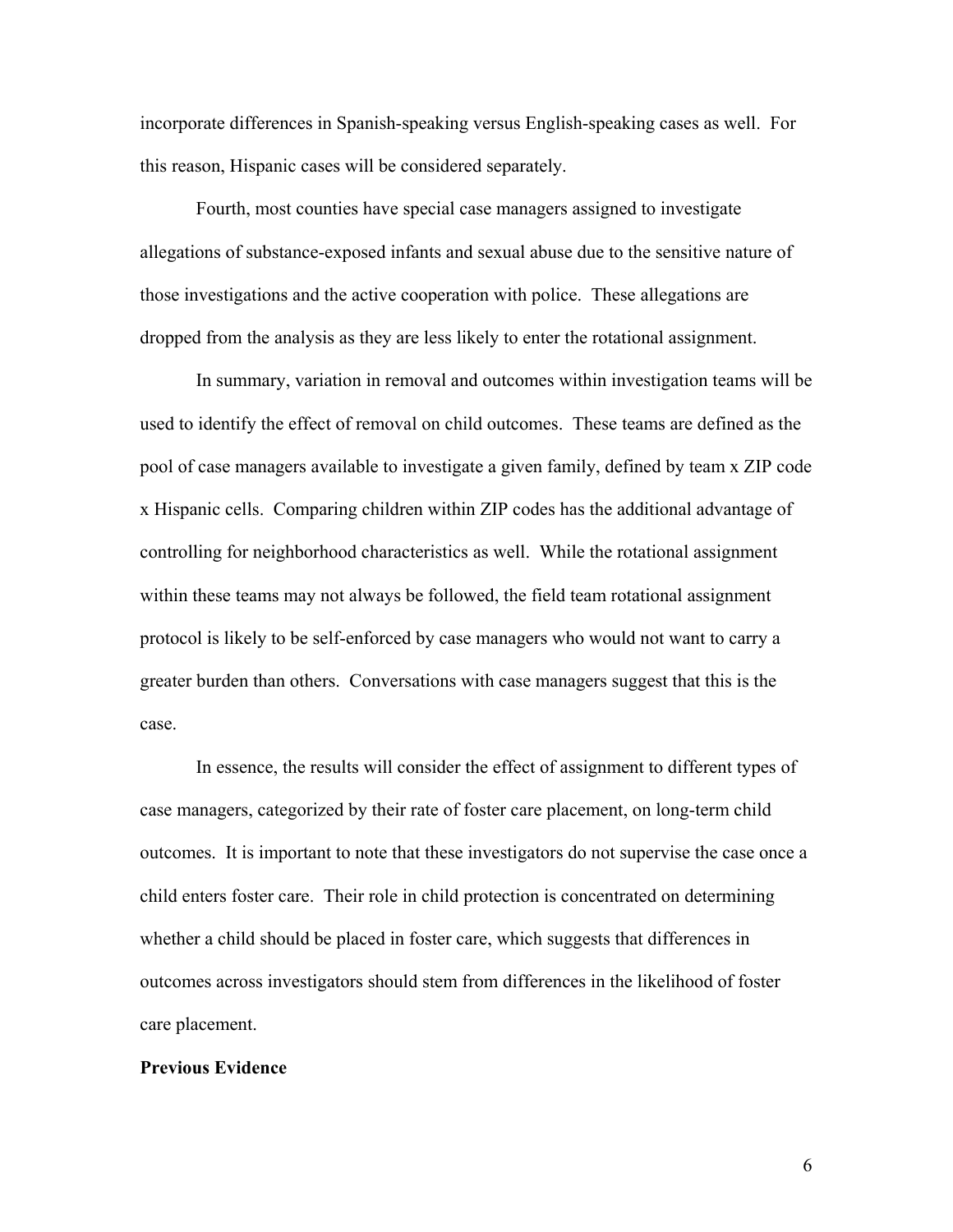Few studies have considered the effect of removing children from home on child outcomes. The National Research Council and the Institute of Medicine (1998) reviewed the literature and found three studies that met its criteria for quality research designs. McDonald et al. (1996) provide another extensive review of the literature, finding only ten studies from 1960 to 1996 that employ a comparison group of any kind. Most have small sample sizes, and comparison groups are often the surrounding community. The idea that foster children likely differ from the comparison groups in ways that affect the outcomes of interest is largely acknowledged in the literature. The previous studies are especially useful in highlighting areas to provide extra resources, such as educational support or delinquency prevention.

Five studies are of particular interest for their attempt to measure the effect of foster care placement on outcomes. Runyan and Gould (1985) compared children who were removed from home with children found to be abused but not removed. Little difference was found in juvenile delinquency rates between the two groups, though the study may have lacked the power to find a difference with a sample size of 220. Wald et al. (1998) compared 76 children before and after foster care placement and found that foster children had better school attendance and had higher scores measuring socioemotional well-being. Meanwhile, Elmer (1986) studied 31 infants and found shortterm improvements in height and weight when they were placed in foster care, though a decline in interaction skills five months later.

Davidson-Arad, et al. (2003) interviewed 92 children six months after an abuse investigation. Despite similar observable characteristics at the time of the original investigation, quality of life indicators improved for children who were removed from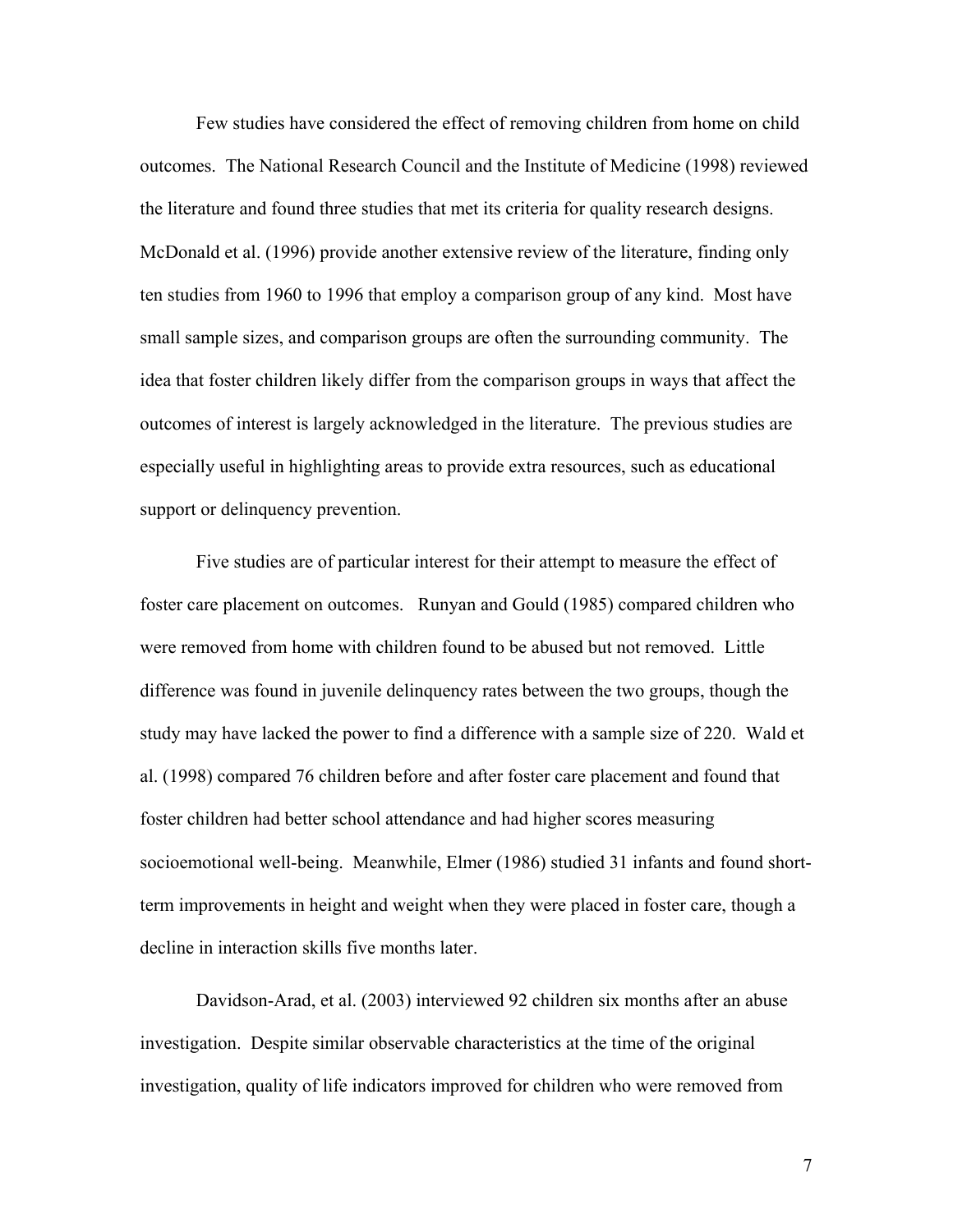home, were unchanged for children who were not removed from home, and declined for children when the decision to remove the child was not implemented. One issue, however, is that the well-being measure was collected by the case manager who made the removal decision. These investigators may have been pre-disposed to the value of their earlier judgments. Nevertheless, the study did attempt to directly measure child wellbeing, and the results suggest that quality of life improves for children who were removed from home.

While most studies suffer from small sample sizes, Jonson-Reid and Barth (2000) link juvenile incarceration and child welfare administrative data in California to compare incarceration rates across 160,000 children. Little difference in incarceration was found between children who were placed in foster care versus those who remained home. Inhome services for abused children were associated with somewhat lower incarceration rates, especially for African American and Hispanic children.

Another set of papers find that case managers can disagree as to whether children should be placed, which provides some support for the identification strategy employed here. For example, Nasuti and Pecora (1993) found that case managers using the Utah Risk Assessment Scales reviewing fictional cases had interrater reliability ranging from 57% to 81%. Rossi, Schuermand and Budde (1996) found similar differences in case manager assessments of fictional cases.<sup>3</sup>

<u>.</u>

<sup>&</sup>lt;sup>3</sup> Abuse and neglect assessment tools used by case managers during an investigation have also been considered in the literature. The papers generally focus on the instrument's ability to forecast re-abuse of children who were not placed in foster care. The instruments have been criticized for a lack of empirical tests establishing their effectiveness in predicting reabuse, along with the fact that case managers are not trained to use them (McDonald and Marks, 1991; Lyons, Doueck, Wodarski, 1996; Wald and Woolverton, 1990). In particular, case managers are thought to rely more heavily on practice wisdom to make placement referrals (Cash, 2001).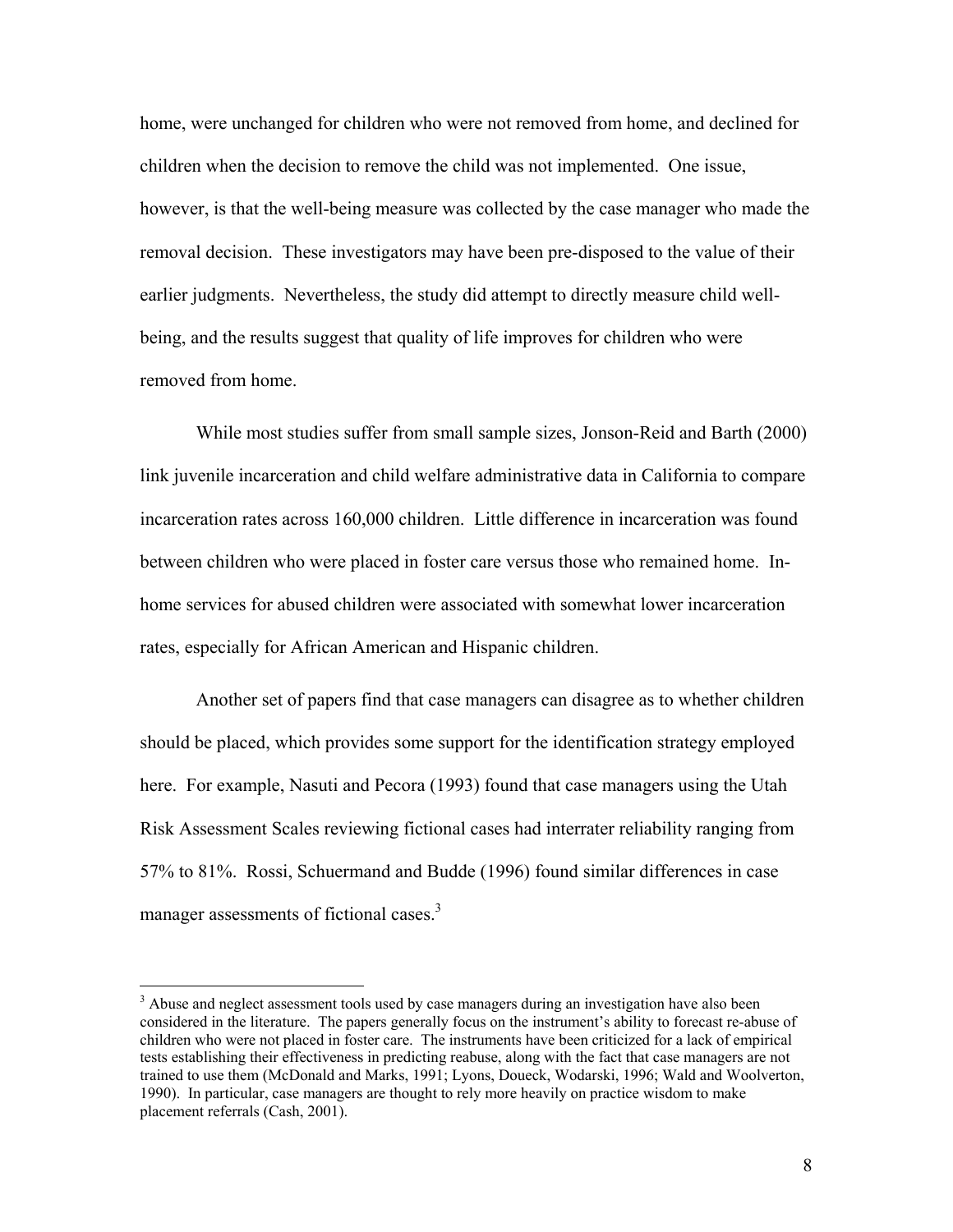In addition, the amount of resources available to child protective services may affect placement rates, suggesting that abuse or neglect standards can change over time as well as across case managers (Simon, 1975; Campbell and Downs, 1987; Chamberlain et al., 1992; Doyle and Peters, 2004). One example comes from the introduction of federal funding in foster care in 1962. With the greater resources available, it has been argued that states began placing more children in foster care—implicitly changing the standard for foster care placement (Hegar and Scannapieco, 1995). This suggests that the placement threshold is not fixed, and that variation in the threshold can be used to test the effect of placement on child outcomes.

#### **3. Data Description**

A unique data set that matches individuals across a wide array of administrative agencies in Illinois is used to carry out the analysis. Longitudinal, administrative data used by the Illinois Department of Children and Family Services are considered for families whose first investigation occurred between July 1, 1990 to June 30, 2001. The Child Abuse and Neglect Tracking System (CANTS) provides details of the investigation, including the initial reporter of abuse, the allegations, the field team assigned to the case, and the case manager assigned to investigate. CANTS data include the child's age, sex, race, and address as well. The alleged perpetrators are also included in the tracking system. To consider the effect of removal from home, the analysis focuses on the 81% of cases where the alleged perpetrator is a natural parent, step parent, or co-habitating adult. Meanwhile, the Child and Youth Centered Information System (CYCIS) tracks children in foster care and the two systems have been linked to determine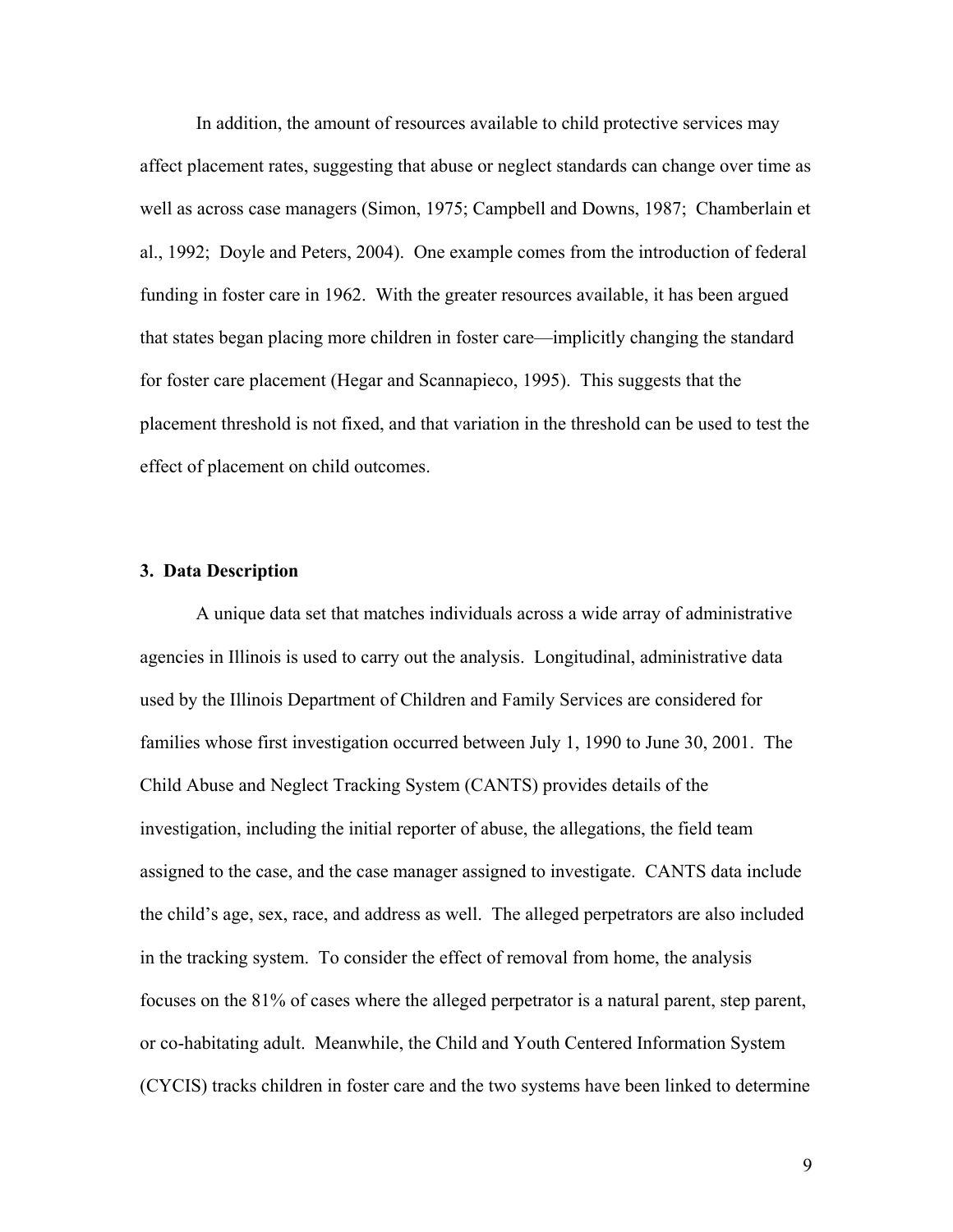whether the child was eventually removed from home. Placements are observable up through 2003.

Data from these systems, and other social programs, are collected by the Chapin Hall Center for Children, a research institute located at the University of Chicago. These data are linked using name, address, social security number, age, and other identifiers to perform a probabilistic match (Goerge, Van Voorhis, and Lee, 1994). This allows a comparison of longer-term outcomes for children who were ever placed in foster care and those who were never placed in foster care. In particular, the foster care placement measure is uncensored, as these outcomes will be considered for children who are old enough at the end of the sample period to be eligible for each outcome (at least sixteen) and no longer eligible for foster care.<sup>4</sup> The data appendix reports the time period for each data source, as well as the age restriction considered.

First, the prevalence of delinquency suggests that this is an important outcome. For children in and around Chicago, foster care data are linked to data from Juvenile Court of Cook County. The Delinquency File tracks children who enter the juvenile courts, and all entries between July 1, 1990 and December 31, 2000 are considered. These data allow a comparison of the rate at which children come before the juvenile court as a measure of delinquency.

Second, the database includes Medicaid Paid Claims data. These data contain payment records for medical services funded by the Illinois Department of Public Aid (DPA) from January 1, 1990 through June 30, 2003. The variables include demographic measures used in the linkage and service dates, along with diagnosis and procedure

 $\overline{a}$ 

<sup>&</sup>lt;sup>4</sup> Few children enter care after sixteen, and if so the placement is quite different. The child often enters an Independent Living arrangement where training is offered.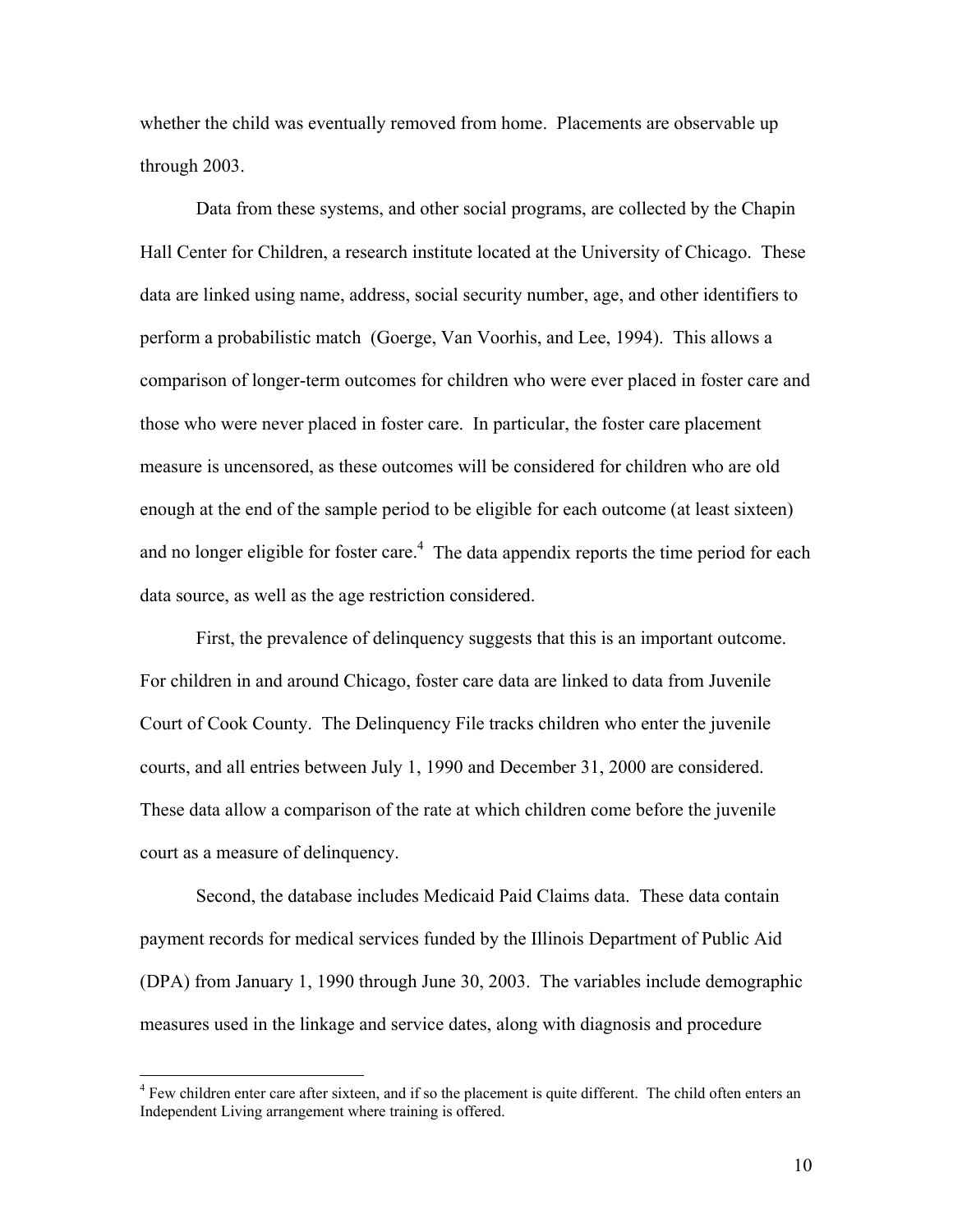codes. Teen births have been identified using these diagnosis and procedure codes and are compared across girls investigated for abuse or neglect. The data here are restricted to those at least sixteen at the end of the sample period. One issue is that every foster child is eligible for Medicaid, so teen motherhood measures are available for most foster children, but only for a subset of those who were not removed. This outcome will be compared for children who were already enrolled in Medicaid at the time of the abuse or neglect report.

The Medicaid data do appear informative of health care use. For example, all foster children are supposed to have a medical checkup within ninety days of entering foster care, and entry into foster care is associated with a forty-percent increase in the likelihood of a medical checkup within one year of the abuse report. This also suggests an immediate benefit of foster care entry in terms of preventative health care.<sup>5</sup>

Third, for all of those receiving Medicaid prior to the abuse report, it is also possible to link the children to the Illinois Department of Employment Security's unemployment insurance program. These data provide quarterly employment and earnings data for 2002. According to the Department, businesses that employ one or more individuals within any 20 week period in a calendar year are required to report employee wages on a quarterly basis.<sup>6</sup> The state estimates that approximately 95% of all paid jobs in Illinois are contained in this database. Chapin Hall notes that for a small segment of the population, it is difficult to unduplicate individuals or link them across

 $\overline{a}$ 

 $<sup>5</sup>$  This result is the 2SLS estimate of the effect of foster care entry on medical checkups similar to those</sup> presented below for longer-term outcomes. The estimated coefficient on foster care placement is 0.41 and a standard error of 0.09. The mean rate of wellness visits within one year of the abuse report for all Medicaid-enrolled children is 64%.

<sup>&</sup>lt;sup>6</sup> Some nonprofits and local government entities are exempt.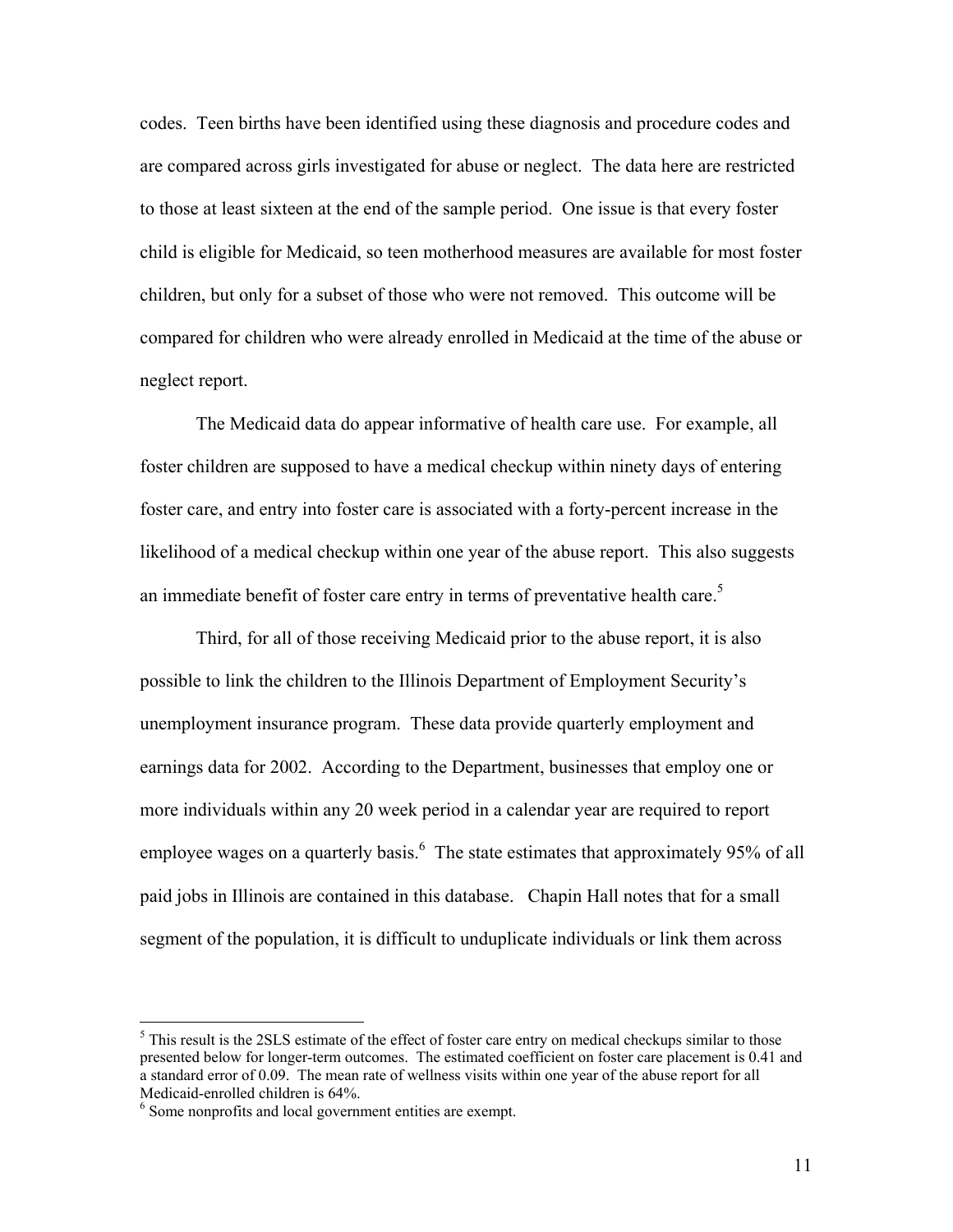quarters because of the relatively few linkage variables (name and social security number).

Further, Kornfeld and Bloom (1999) compared UI wage reports and self-reports when considering program evaluations such as the Job Training Partnership Act. They found that comparisons of treatment and control groups where similar regardless of the data source used. One exception was the earnings of individuals with a prior arrest record, where the UI reports substantially understated earnings in the treatment group compared to the control. Given that Courtney, Terao, and Bost (2004) found that among children in Illinois who age out of foster care two-thirds of the boys and half of the girls were found to have a history of delinquency, such concerns appear important. Kornfeld and Bloom's findings also suggest that the earnings differences should be treated with some caution, but that differences in employment appear to be less sensitive to the measurement problems.

Another issue is that in a few cases the delinquency or teen motherhood outcome occurs before the child enters foster care. The wait for removal may have contributed to the delinquency, for example, or the delinquency may precipitate removal, so it is important not to associate these delinquencies with foster care placement. These cases are coded as outcomes associated with not being removed, and cases where the outcome occurs within thirty days of the initial abuse report are excluded from the analysis. The results do not change if these cases are included, however.

#### **Summary Statistics**

To better understand the types of allegations, reporters, and child characteristics among children investigated for abuse and neglect, Table 1 reports summary statistics for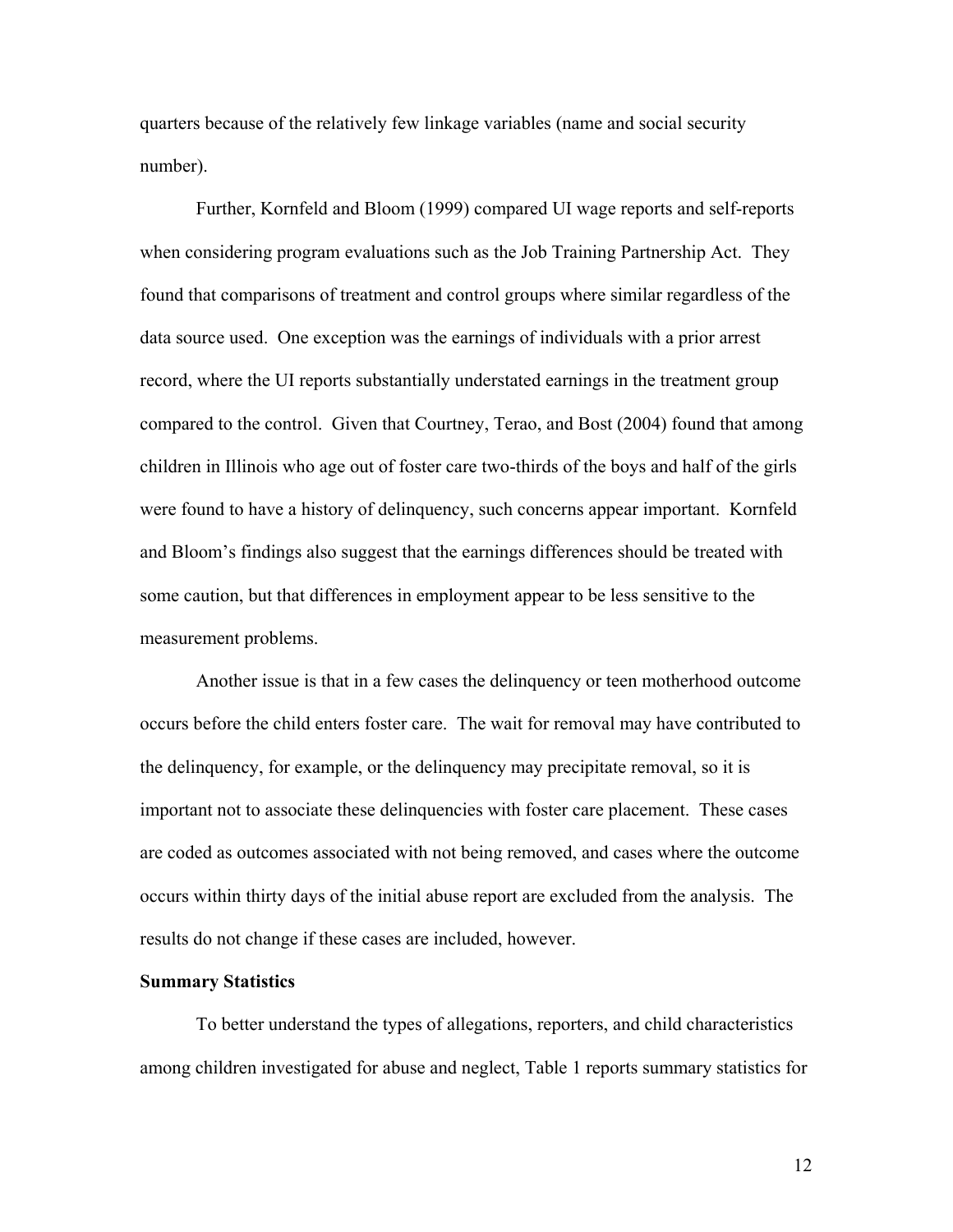one of the linked datasets—those children considered for juvenile delinquency using data from Cook County. The most common reporter of abuse is the family itself (26%). These reports can stem from domestic violence reports or from a concerned grandparent, for example. School personnel (13%), police (13%), and physicians (11%), are known as mandated reporters—they are required by law to report suspected abuse or neglect. The children considered here tend to be older at the time of the report, with an average age of 12 years old. This is partially due to the restriction that these children are at least sixteen years old in 2000. 63% of the sample are African American and 13% are Hispanic compared to 26% and 20%, respectively, for Cook County as a whole (US Census, 2000). Meanwhile, 47% of the investigated children are boys.

Another characteristic observed is the allegation. Roughly half of the allegations are for abuse, and the other half for neglect. The most common report of neglect is a lack of supervision. This occurs when a child is found unsupervised or when a parent abandons a child. 14% of the allegations are due to environmental neglect, when the child's living conditions are hazardous. Physical abuse is usually noted as bruises, cuts, burns, or broken bones. Meanwhile, one-quarter of the allegations are "substantial risk of harm", which describes children deemed to be in imminent danger. These cases require case managers to evaluate the actions of parents and the fear of the child. Together, the characteristics in Table 1 describe the types of cases seen by child protective services and will be used as controls in the analysis below, including individual indicators for each age.

#### **4. Case Manger Assignment and Child Protection**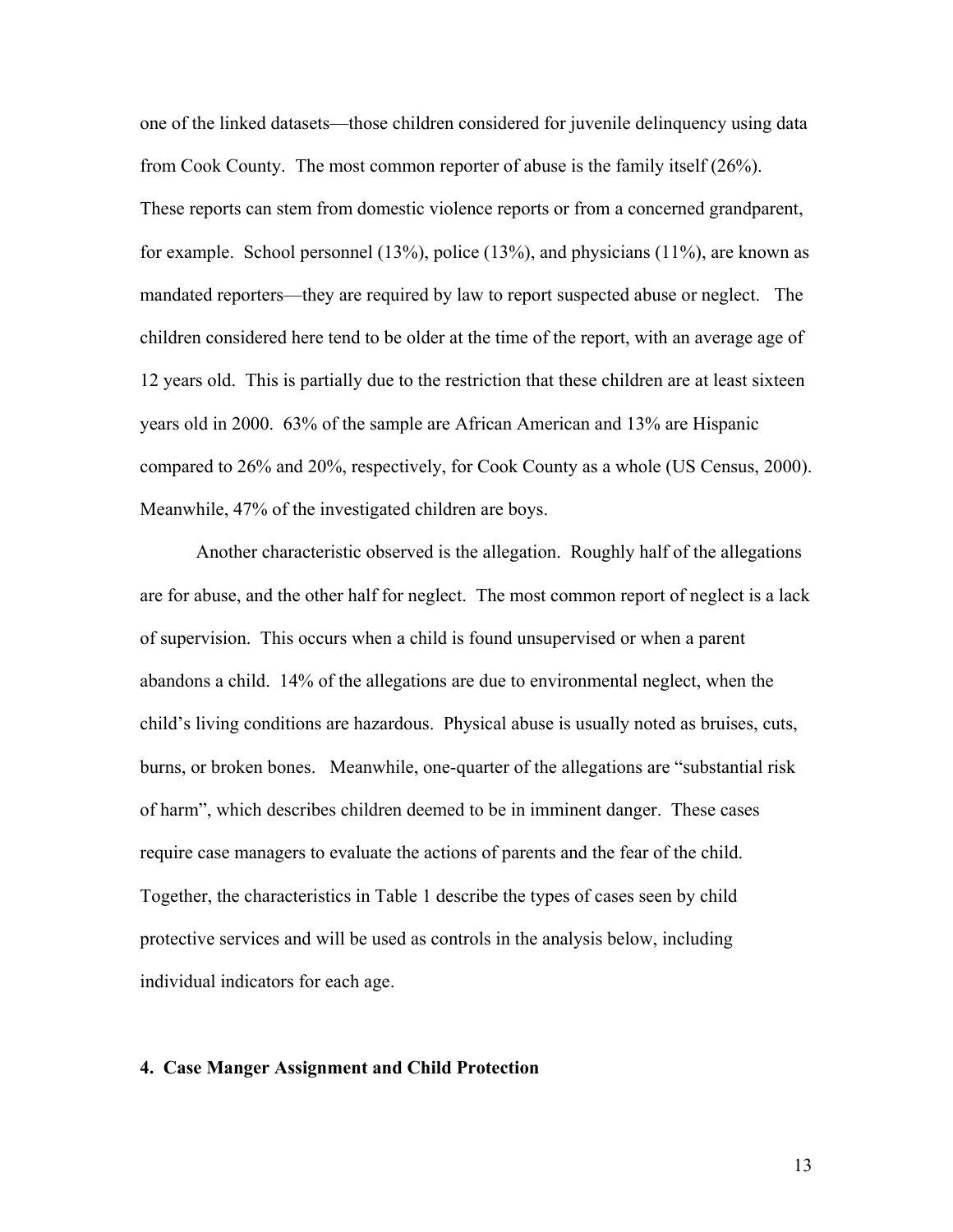Apart from the exceptions listed in section two, cases are supposed to be assigned to investigators on a rotational basis. A family may be assigned to a case manager that is more likely to recommend foster care placement or one that stresses family preservation. One approach to characterize these different investigators would be to use indicator variables for each one as instruments for foster care placement. However, the number of instruments would grow with the sample size and would suffer as weak instruments (Hahn and Hausman, 2003; Stock, Wright, and Yogo, 2002). Instead, a simple frequency estimator is used as a more parsimonious estimate of whether a given case manager is more likely to recommend removal. In particular, all cases assigned to the case manager prior to the family's first case are considered in the calculation. This is an estimate of the case manager's fixed effect in a model predicting removal, using data prior to the family's case and no controls.

Specifically, let i index families initially assigned to case manager c at time t:

(1) Prior Removal Rate<sub>ict</sub> = 
$$
\frac{\sum_{T \le t} \text{Removal}_{ict}}{\sum_{T \le t} \text{Investigations}_{ict}}
$$

where T<t means refers to all cases that were reviewed by the case manager prior to the month of the family's first report. In the juvenile delinquency sample, there were 703 case managers, and the prior removal rate was calculated with an average of 273 cases. This measure is calculated for all cases where the case manager has had at least ten previous investigations.

The prior removal rate has three main advantages. First, it is predetermined, so the case manager's experience with any given family will not affect the removal rate. Second, this unconditional measure allows a direct examination of whether the rotational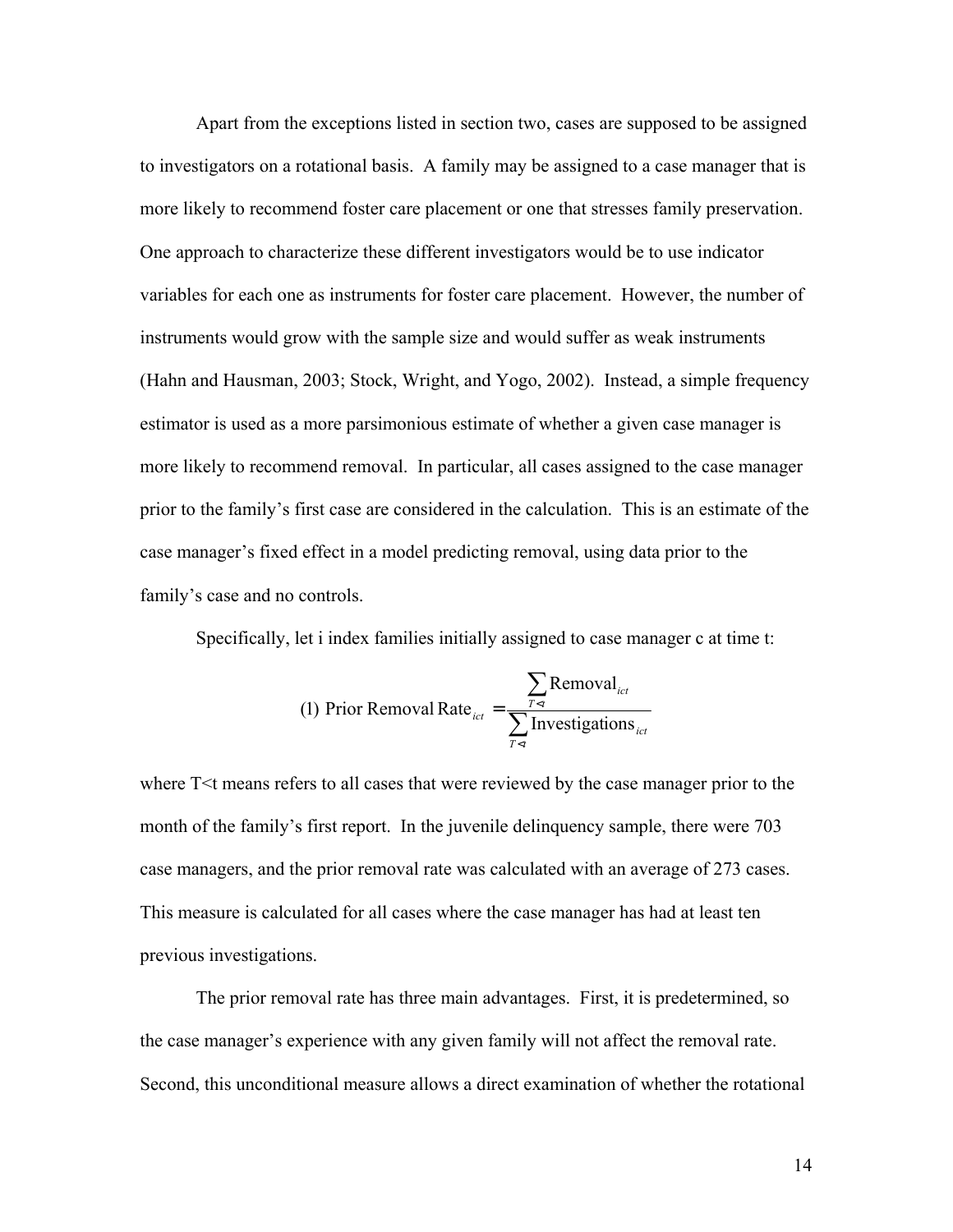assignment of cases resulted in case manager placement tendencies that are unrelated to the characteristics of future cases. Last, the prior removal rate was found to predict foster care placement slightly better than other candidate measures, such as the removal rate using all other families and removal rates allowed to vary over the case manager's tenure. That said, the results were similar, though less precise, with these other measures.

Some information is known about the case manager as well, including sex, race, experience, educational attainment (master's degree), and Spanish-speaking ability. The most stable relationship in these data is that male case managers are slightly less likely to be associated with foster care placement. These case manager characteristics are less predictive compared to the case manager's prior removal rate, and it appears that differences in removal rates are more idiosyncratic than systematic when it comes to case manager characteristics.

#### **Removal vs. Case Manager Prior Removal Rate**

Table 2 compares a model that predicts removal from home with a model that predicts the case manager prior removal rate. If the rotational assignment truly randomized children to case managers, child characteristics should not predict the type of case manager assigned. For child i assigned to an investigator in sub-team j at year t, the following linear probability models are estimated:

> (3) Prior Removal Rate  $\iint_{i} = \beta_0 + \beta_1 X_t + \eta_t + \sigma_j + \mu_{ij}$ (2) Removed<sub>ijt</sub> =  $\alpha_0 + \alpha_1 X_i + \lambda_1 + \partial_j + \varepsilon_{ij}$

Two samples are considered in Table 2, the delinquency sample for Cook County and the employment sample for the entire state. In the delinquency sample, 12% are removed, with a standard deviation of 32%. The prior removal rate is higher, 18%, as all children investigated were used to form the prior removal rate, regardless of age at the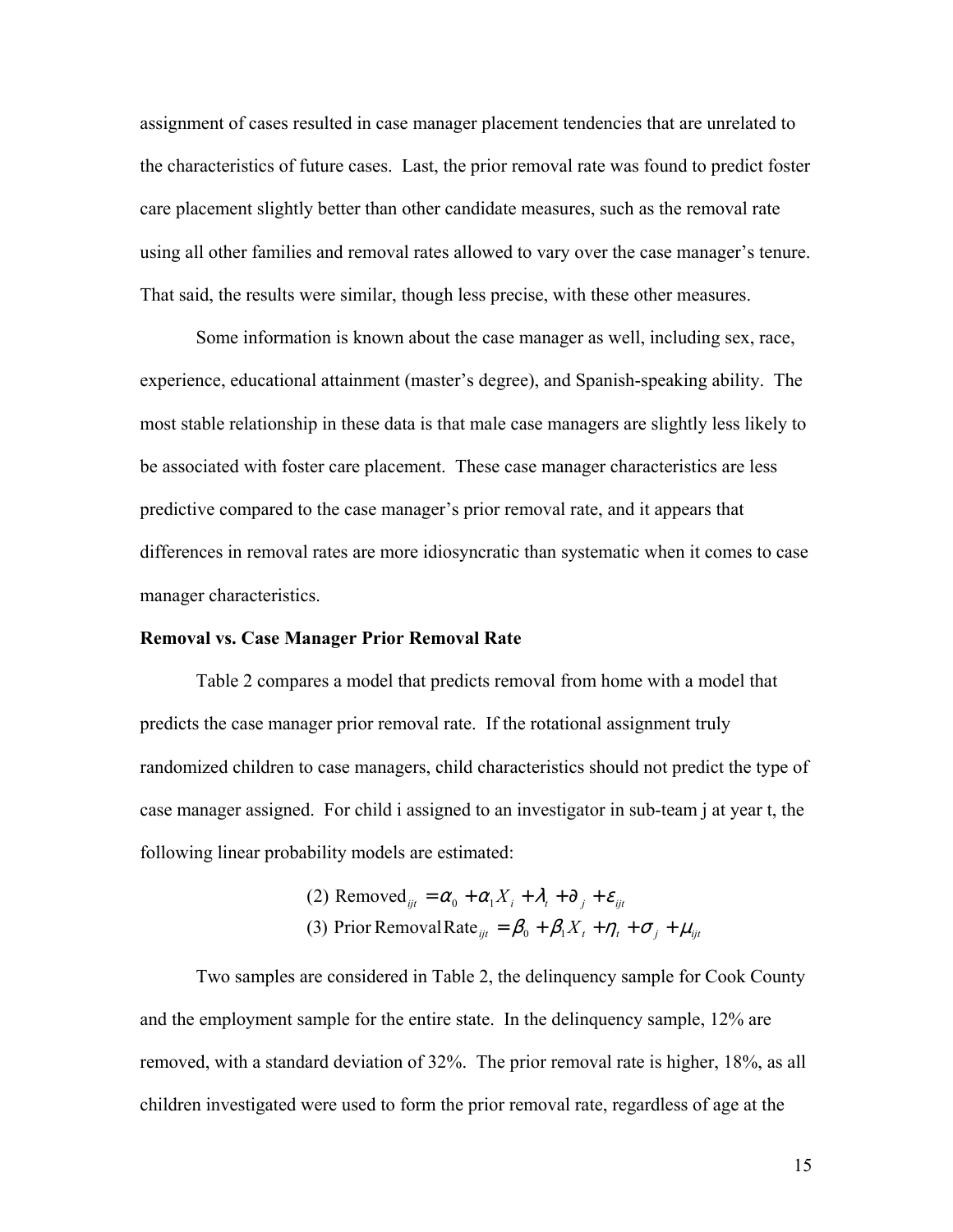time of the report. This measure has a smaller standard deviation of 8%, however, given the nature of the variation at the case manager level as opposed to the child level. For comparability, all models in Table 2 are reported with standard errors clustered at the case manager level.

The first set of columns reports the association between child characteristics and whether the child was removed, with team x ZIP x Hispanic fixed effects denoting the investigative sub-teams. Reports by police, physicians, and family members are found to have higher removal rates, while school reports and anonymous reports tend to result in fewer removals. Younger children are more likely to be removed, as they are at risk of removal for longer periods of time. This suggests that it is important to control for age and year effects. Physical abuse and environmental neglect are allegations that are associated with fewer removals, especially compared to neglect allegations that include lack of adequate food or shelter. Boys are removed at the same rate as girls. Finally, African American children are associated with slightly higher removal propensities.

Further, observable child characteristics are relatively unrelated to the case manager's prior removal rate, as shown in Table 2. In models predicting the prior removal rate, the child characteristic coefficients are much smaller compared to those in the removal equation. While this is expected given the smaller variation in the dependent variable, the large decrease in the magnitudes suggests that the assignment of case managers is not predicted by the child characteristics. For example, children with a report from the police are found to have a ten percentage point increase in the likelihood of removal but only a 0.1 percentage point decrease in the case manager prior removal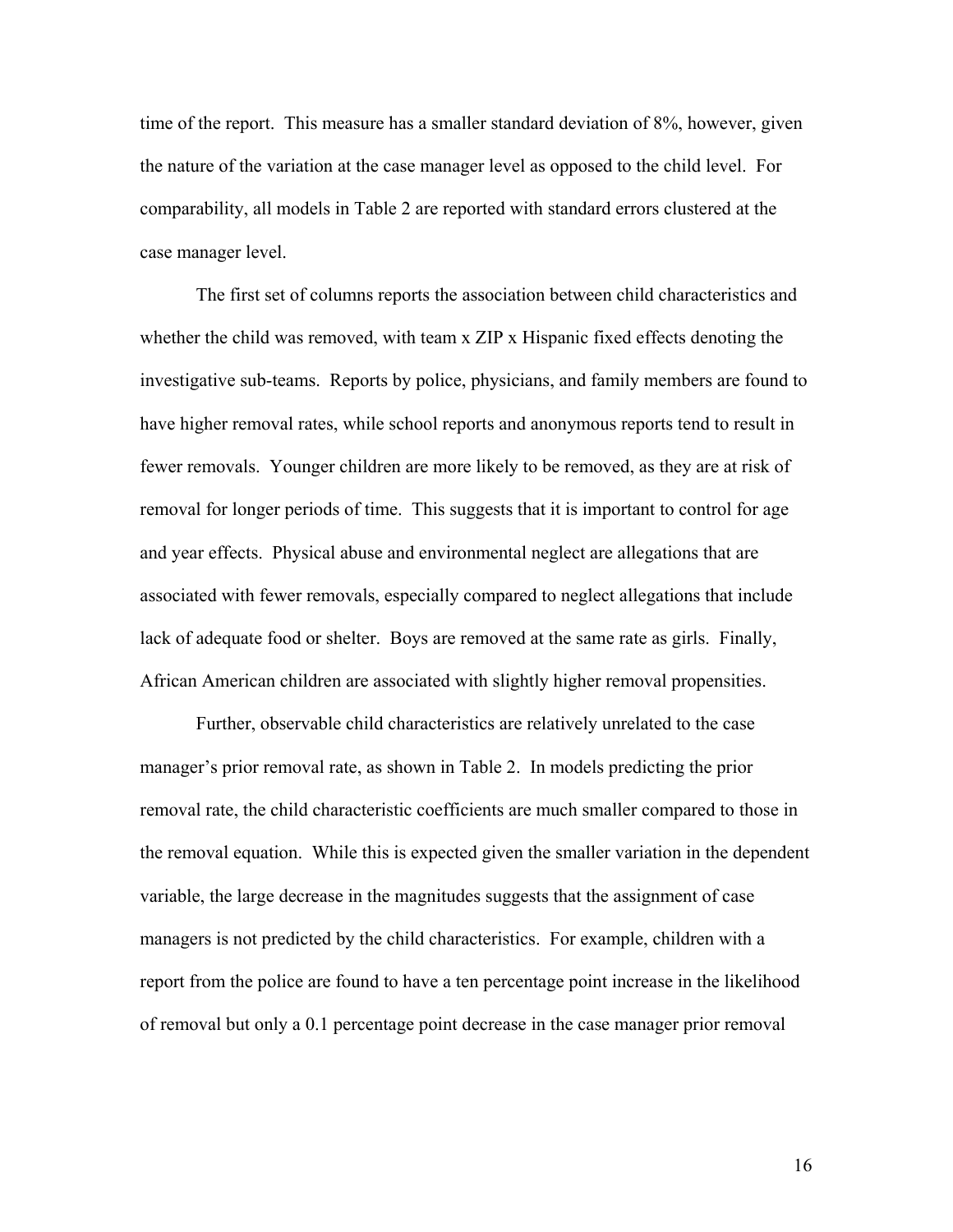rate in the delinquency sample, and a 0.2 percentage point decrease in the employment sample.

One summary of the relationship between the child characteristics and the prior removal rate is an F-test for joint significance. A lack of joint significance is not rejected in the delinquency sample, with an F-statistic of 1.24 and a p-value of 0.20, compared to an F-statistics of 20 for the model predicting removal. In the employment sample, the Fstatistic is 1.44 with a p-value of 0.07. In general, the F-statistics are between 1.2 and 2.1 in models that predict the mean removal rate across the different samples considered, as shown in Table 3.

One issue is that the ZIP x team x Hispanic fixed effects may accentuate the role of measurement error and inflate the standard errors leading to smaller F-statistics. When team x Hispanic fixed effects are used instead, the p-value of this test does decrease to 0.06 for the delinquency sample and 0.04 for the employment sample. The ZIP code fixed effects are useful in capturing the assignment of case manager sub-teams to particular neighborhoods, however, and when outcomes are considered they serve to control for neighborhood characteristics. Further, the removal equation does show significant differences across child characteristics with an F-statistic of 20, despite the use of ZIP x team x Hispanic fixed effects.

#### **Predicting Removal using Case Manager Assignment**

Children assigned to case managers with high mean removal rates are more likely to be removed as well. This is partly due to the fact that children in areas where abuse is more prevalent tend to have higher removal rates, and, therefore, case managers have higher prior removal rates as well. To control for these neighborhood characteristics and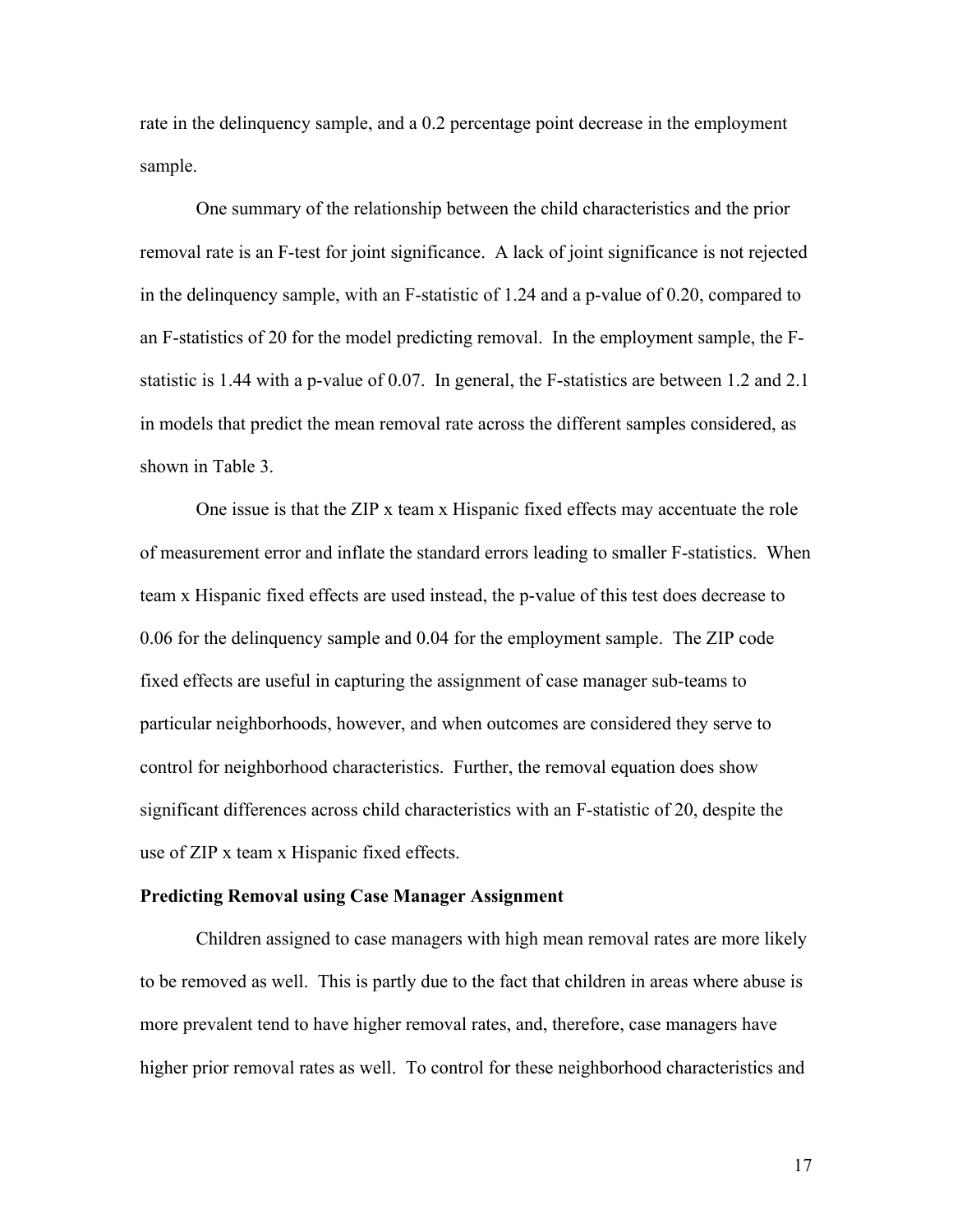focus on cases that are likely assigned to case managers on a rotational basis, removal rates are predicted within investigative sub-teams. Models will be compared with and without child characteristics. For child i assigned to an investigator in sub-team j at year t, the estimating equation is:

(4) Removed<sub>ijt</sub> = 
$$
\gamma_0 + \gamma_1
$$
Prior Removal Rate<sub>ijt</sub> +  $\gamma_2 X_i + \lambda_t + \partial_j + \varepsilon_{ijt}$ 

Again, standard errors are clustered at the case manager level.

 Table 4 shows that the prior removal rate is positively associated with subsequent foster care placements. Coefficients range from 0.2 to 0.3. Typical differences among case managers in the same team are between 10 and 20 percentage points. A 10 percentage point increase in the case manager prior removal rate is associated with a 2 percentage point increase in removal in the delinquency sample, or 16% of the mean. For the teen motherhood sample the coefficient is 0.31, while the coefficient in the earnings samples is 0.26. The addition of controls to the models does not change the estimates very much, as expected if the observable characteristics are orthogonal to the instrument.

Note that the probability of removal does not increase one-for-one with the case manager removal rate. This appears to be true for a few reasons. First, the case manager of the initial investigation is used to characterize the case manager type, as this is the most exogenous case. With considerable turnover, however, the initial case manager's removal rate may be unrelated to the removal tendency during a follow-up investigation. Second, the case manager is the lead investigator in the case, while a judge has the final say on foster care stays. Third, the use of ZIP x team x Hispanic fixed effects may allow such noise to be more pronounced. Nevertheless, the removal rate is associated with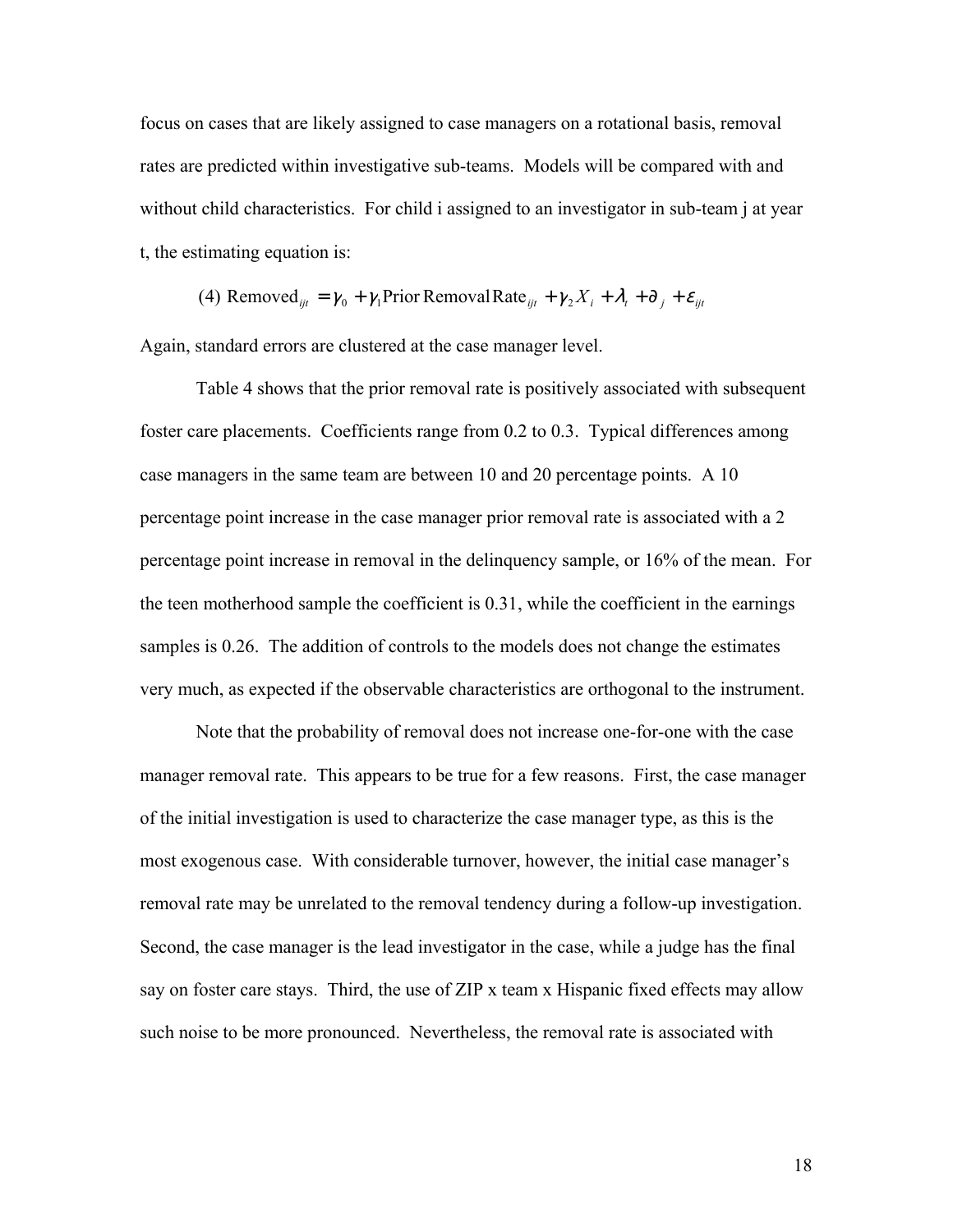subsequent placements, with F-statistics over twenty in the delinquency and teen motherhood samples, and over fifteen in the employment sample.

#### **5. Estimating the Effect of Foster Care on Child Outcomes**

 While there have been few previous studies of the effect of removing children from home on child outcomes, the approach has usually been to compare average outcomes of former foster children with other children in the community. One problem when considering the average difference is that some children who are removed from home likely benefit, while others may be harmed by the removal. Indeed, this is a tension that the child welfare system considers in each case.

To explore the sources of endogeneity, and describe the IV estimator in greater detail, consider a simple empirical model where a is an index of abuse (higher levels of a are associated with greater levels of abuse), Y represents a child outcome such as earnings,  $R(a)$  is an indicator that a child is removed from home, and  $b<sub>1</sub>(a)$  represents the gain or loss due to removal:

(5) 
$$
Y(a) = b_0 + b_1(a) R(a) + e(a)
$$

Re-writing the model to reflect the usual single parameter,  $\overline{b}$  that is estimated:

(6) 
$$
Y(a) = b_0 + b R(a) + [b_1(a) - b] R(a) + e(a)
$$
  
=  $b_0 + \overline{b} R(a) + v(a) + e(a)$ 

Some assumptions about the relationship between these terms and the abuse level reveal an endogeneity problem:  $Y'(a) < 0$  and  $e'(a) < 0$ , as more abusive families likely lead to worse outcomes;  $R'(a) > 0$  as greater abuse levels lead to stronger cases for removal;  $b_1$ '(a) is assumed to be positive, as the benefits of removal likely increase as the abuse is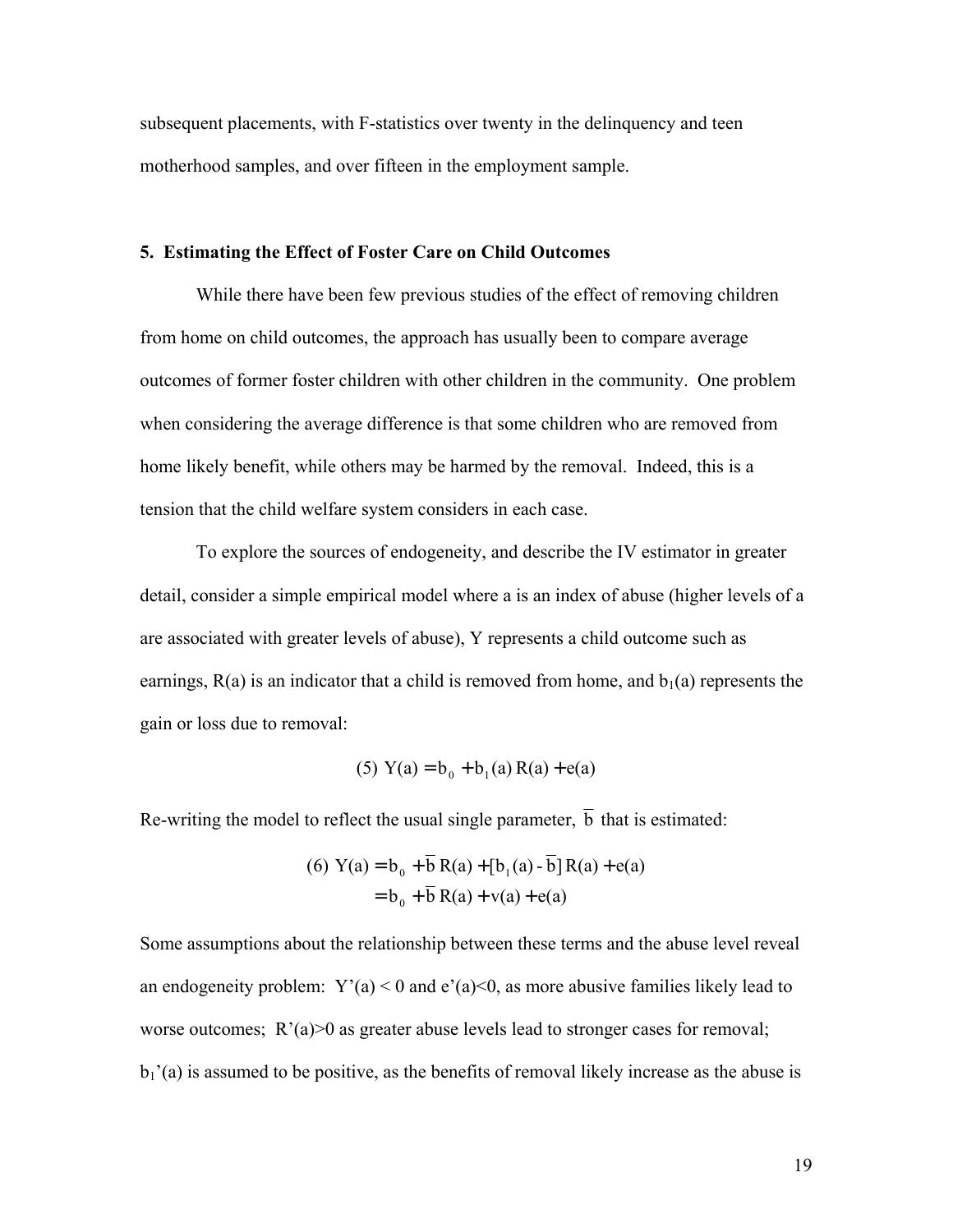greater;  $b_1(a) > 0$  for children who benefit from removal, while  $b_1(a) < 0$  for children who are injured by the removal, and  $b_1(a^*) = 0$  defines  $a^*$  as the optimal threshold where the child benefits from removal if  $a > a^*$  and the child benefits from staying at home if  $a \le a^*$ .<sup>7</sup>

Two sources of endogeneity are present in this simple model. First, the  $Cov(R,e) \leq 0$ , as children who are removed tend to have more problems than those who stay home. Meanwhile, the  $Cov(R, v) > 0$  due to selection bias, as those that are removed tend to be those who gain the most from removal. In other words, any gain due to removal for a randomly selected child investigated for abuse, or, more importantly, the gain to a child on the margin of removal, will likely be less than the average gain of those who were removed. Overall, the bias in the mean comparison would depend on the relative magnitude of these two sources.<sup>8</sup>

Consider the use of the case manager prior removal rate as an instrumental variable, Z. If case managers were randomized to families, then the abuse level, a, would be unrelated to the case manager tendencies for removal. That is  $Cov(Z,e)=Cov(Z,v)=0$ . In addition, if  $Cov(Z,R) > 0$ , as suggested by Table 4, then the model could be estimated using 2SLS.

The instrumental variables estimate exploits variation in removal based on case manager removal tendencies—a focus on the marginal cases where case managers may disagree about the recommendation for removal. Consider a distribution of risk levels in Figure 1. Now consider two case manager types: lenient and strict. Each observes the same abuse levels (as would be true if cases were randomized to case managers) but they

 $\overline{a}$ 

<sup>&</sup>lt;sup>7</sup> If U(a) is the utility if removed and V(a) is the utility if not removed, then U'(a) > 0 and V'(a) < 0 and bounding  $U(0)=0$ ,  $U(1)=1$ ,  $V(0)=1$ ,  $V(1)=0$ , there would be a unique a such that  $U(a^*)=V(a^*)$  and the child benefits from removal when a>a\*.

<sup>&</sup>lt;sup>8</sup> When the outcome is a negative outcome, such as juvenile delinquency, the signs regarding  $b(a)$  are reversed. It can be argued, then, that  $Cov(R,e) > 0$  and  $Cov(R,v) < 0$ .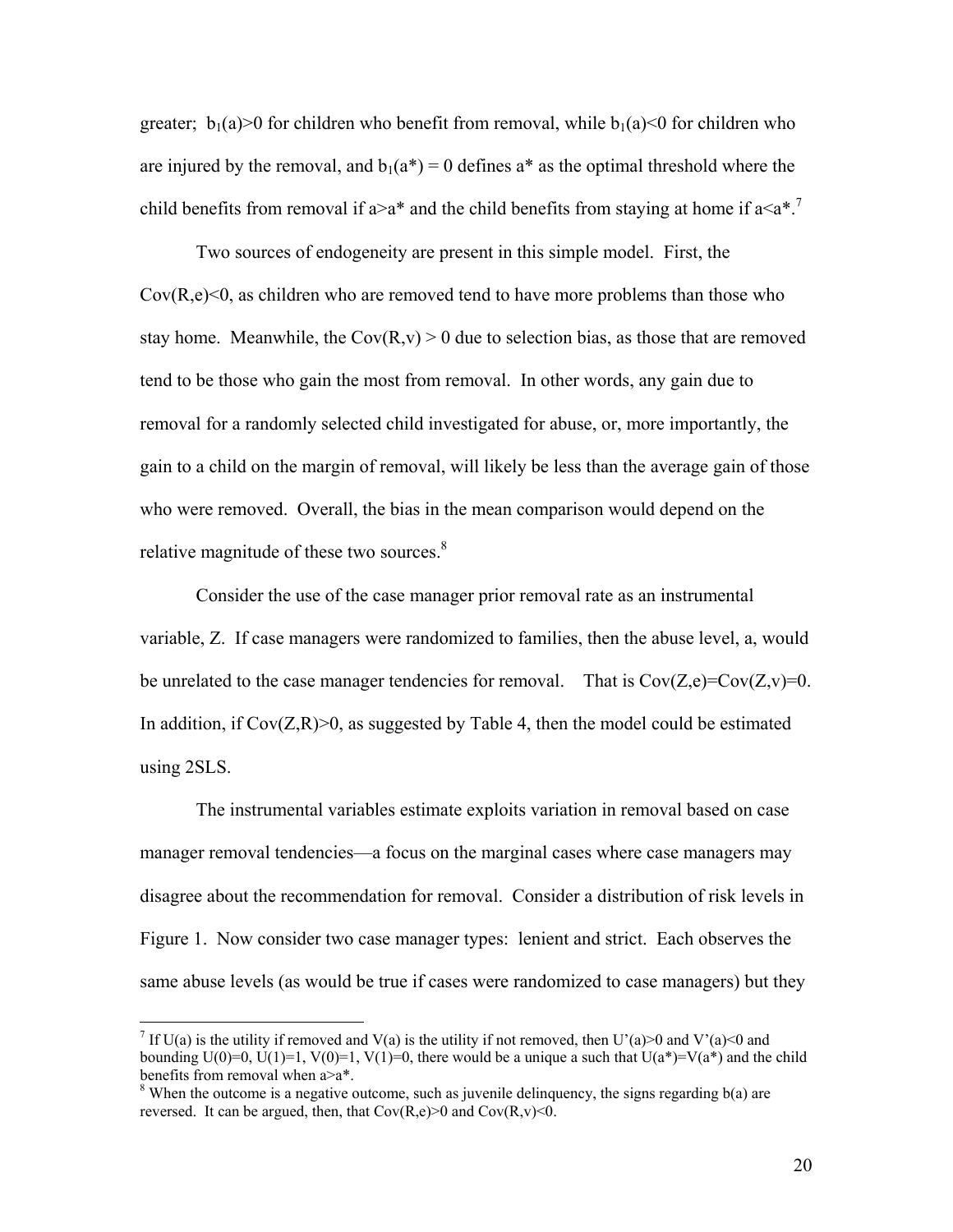are differentiated by their thresholds that determine when to recommend a child for removal. The strict case manager will remove children if a>a1, while the lenient case manger will remove children if  $a > a2$ . For high levels of abuse  $(a > a2)$ , both case managers would recommend removal and the effect of removal on child outcomes in this case would not be evident in the IV estimate. That is, the IV estimate will net out the benefits of removal in cases where all case managers would remove the child. Similarly, in low levels of abuse  $(a \le a1)$ , neither case manager would remove the child and the potential loss to these types of children are also not present in the IV estimate. Instead, the marginal cases (a1 $\leq$ a $\leq$ a2) are considered. In a policy context, these cases are of interest, as extreme abuse cases are unlikely to be affected in any policy change. In a welfare analysis of child protection as a whole, however, it would be necessary to consider the benefits to those who are removed regardless of the case manager assigned as well.

If the case manger removal thresholds were both less than the optimal, so that both case manger types are too strict (a1 $\leq a^*$  and a2 $\leq a^*$ ), then the increase in removal associated with assignment to a more strict case manager would be associated with worse outcomes. If the thresholds were greater than the optimal, that is both types are too lenient, then an increase in removal should be seen to improve child outcomes. Last, if the optimal is between the case manager thresholds, then the outcomes will be a weighted average of those who benefit from removal and those who are injured by it. In the empirical analysis, there are more than two types of case managers, but the simple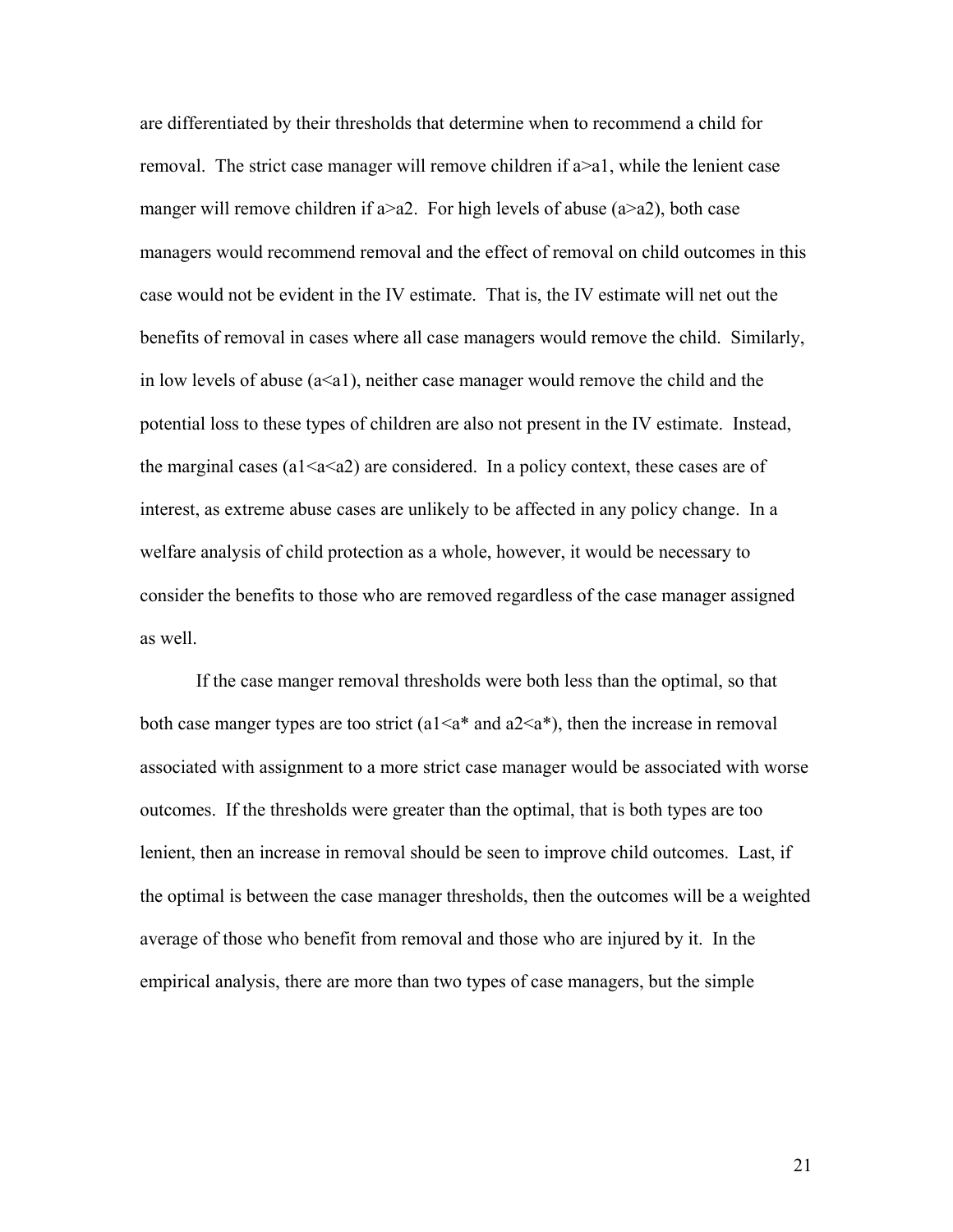comparison highlights the variation used to identify the effect of removal on child outcomes: assignment to different types of case managers.<sup>9</sup>

The empirical model that uses within sub-team variation in removal and outcomes for child i assigned to an investigator in sub-team j at year t is given by:

(7) 
$$
Y_{ijt} = \pi_0 + \pi_1 R_i + \pi_2 X_i + \mu_t + \varphi_j + \upsilon_{ijt}
$$

where X represents observable child characteristics and the case manager prior removal rate will be used as an instrument for removal. To the extent that the instrument is unrelated to the observed (and potentially the unobserved) child characteristics, the 2SLS estimate should not be sensitive to the inclusion of the control variables.

This approach is similar to that of Kling (2004), who studied the effect of prison sentences on employment and earnings. In that study, the tendencies of randomly assigned judges to impose different prison sentences is used as an instrumental variable. The approach here uses the assignment of case managers who are the investigators in each case. In an analogy to criminal proceedings, these investigators are similar to detectives who are the key witnesses in each case. To the extent that differences in placement tendencies capture case managers' emphasis on family preservation versus child protection, then assignment to a "tougher" case manager should monotonically increase the probability of placement for any given case. The differences in outcomes across these case managers can then be used to measure a treatment effect for the

<sup>&</sup>lt;sup>9</sup> As discussed above, the assignment of families to case managers is not perfectly random, though it appears that the use of the rotational assignment in most cases results in children being similar across case managers. To the extent that strict case managers are assigned to more difficult cases that are more likely to result in removal, the first stage estimate would be upward biased. The bias in the IV estimate would depend on the relative magnitude of the upward bias due to the negative relationship between the instrument and unobserved characteristic that affect outcomes like delinquency and the upward bias in the first stage.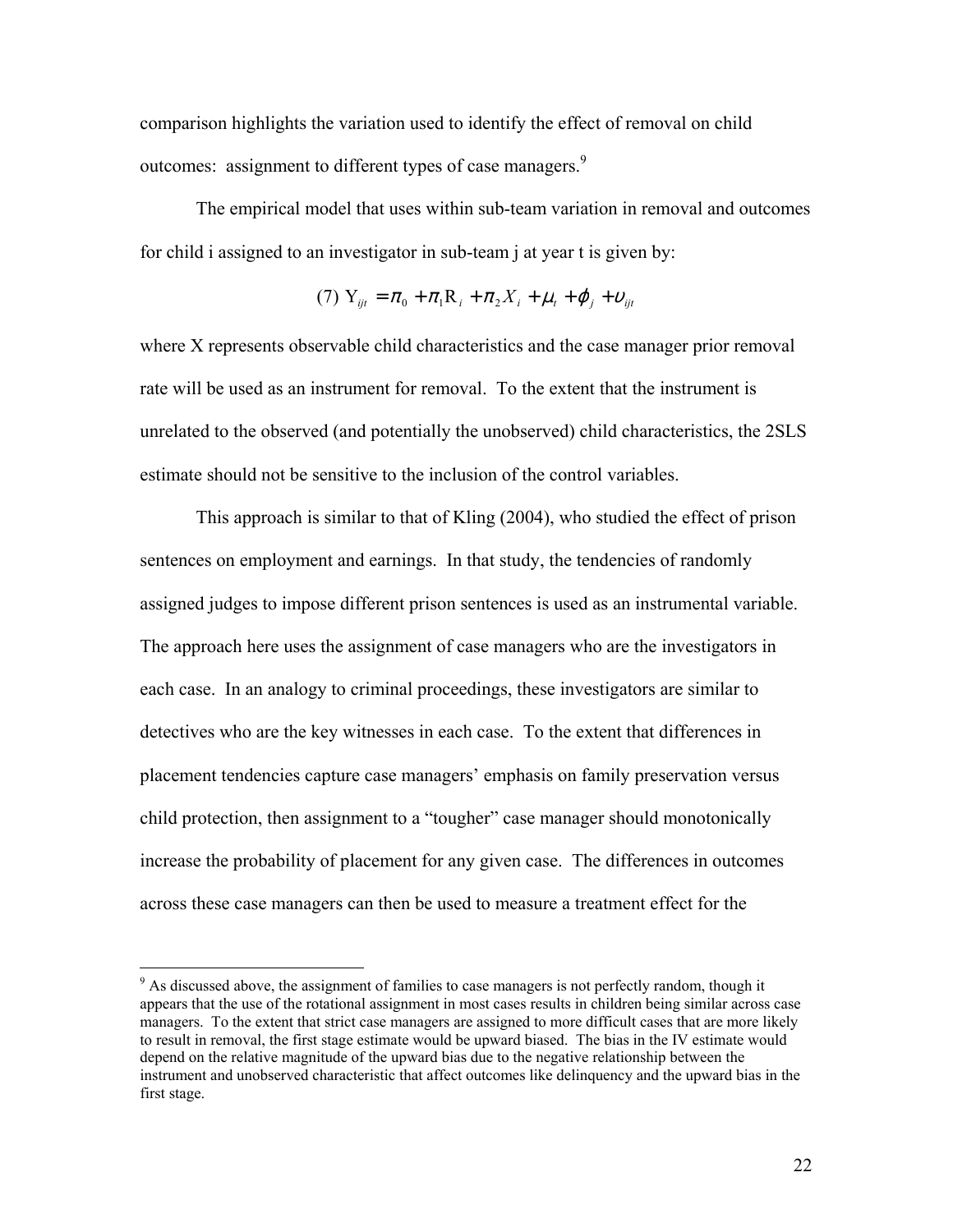marginal cases where case managers may disagree about whether the child should be recommended for foster care placement.

 Given that the 2SLS estimates consider differences in child outcomes based on differences in case manger removal rates, another issue that arises is whether case managers with higher removal rates also differ in terms of the types of services provided. Previous work suggests that the case manager type does not predict the type of foster care placement, such as traditional foster care, group home, or placement with a relative (Doyle, 2005). In addition, these investigators do not supervise the case once a child enters foster care. As discussed in section 2, their main focus is gathering the facts to determine whether a child should be placed in foster care, suggesting that the assignment process can yield insights into the effect of foster care placement on child outcomes.

#### **The Effect of Foster Care on Child Outcomes: Juvenile Delinquency**

Juvenile delinquency is a common occurrence for this group. Of the 36,943 children considered here, 18% of those who were removed from home are found to be delinquent compared to 6% for those who were not removed. Delinquency is higher for boys, as found in previous work. 12% of the boys were found to go before the Juvenile Court of Cook County, while 4% of girls did so.

Table 5 reports the results when within-investigative team variation is used to estimate the difference in delinquency across the groups. The OLS estimates within subteams mirror the difference in means, with children who were removed from home showing a twelve percentage point increase in delinquency. This difference is similar with and without controls for child characteristics.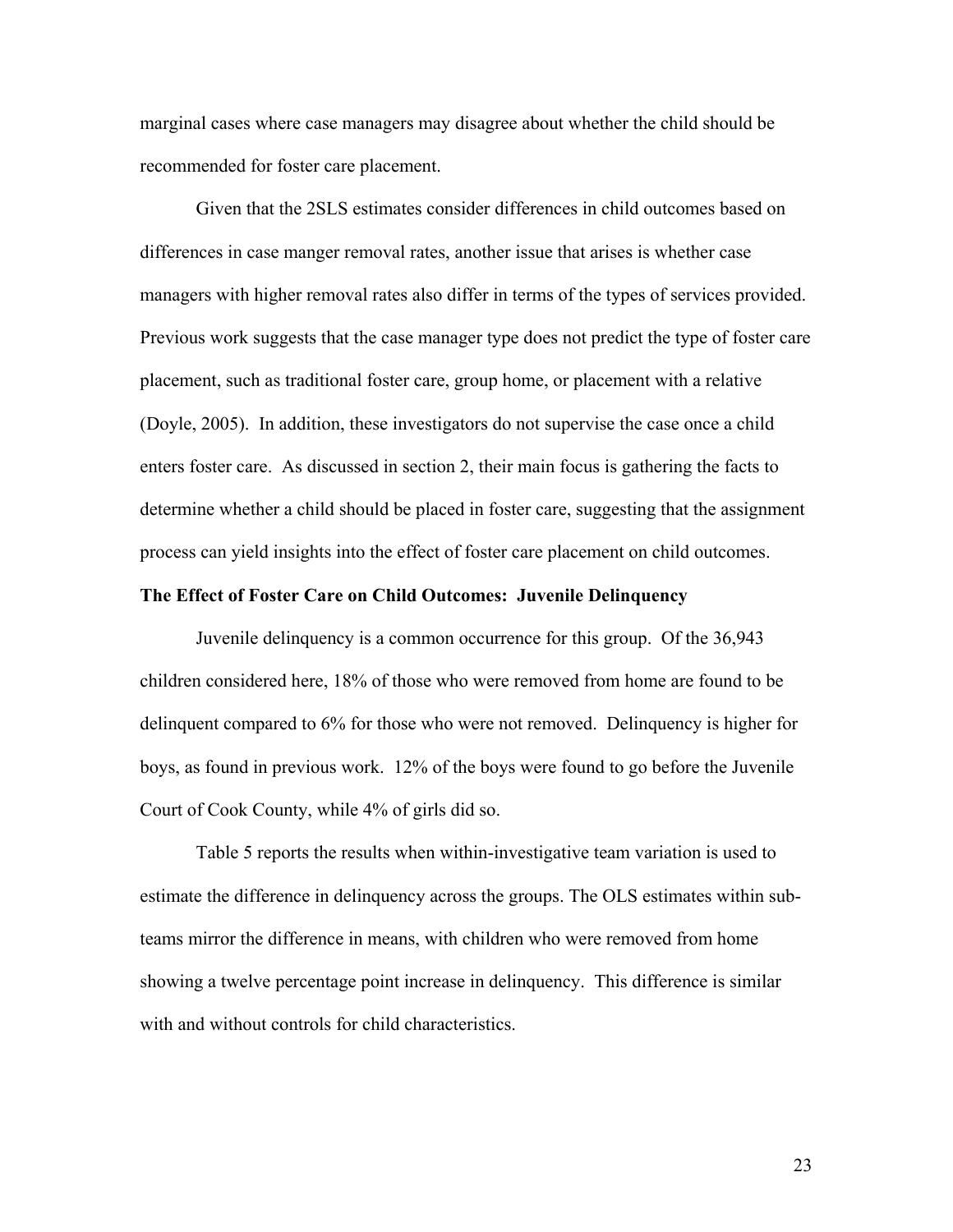Delinquency differences are found to be greater when estimated with 2SLS: a coefficient of 0.225 with a standard error of 0.11. The addition of controls for child characteristics does not change the point estimate, as expected given the OLS comparison with and without controls and the fact that the instrument appears unrelated to the observed characteristics.

The implied difference in the IV point estimate is quite large. Consider if 10% of these marginal cases were placed in foster care and that the delinquency rate were 7%. A twenty-two percentage point difference would imply delinquency rates of 27% for those who were removed versus  $5\%$  for those who remained at home.<sup>10</sup> One reason for the difference between the OLS and IV estimates is that the IV estimates focus on marginal cases. These are cases where the abuse or neglect is likely less extreme, so children who remain home may not suffer poor outcomes, and those who are removed may be particularly harmed in comparison. Nevertheless, the size of the effect and the relative imprecision of the estimates suggest caution in the interpretation.

#### **Teen Motherhood**

<u>.</u>

 For girls, teen pregnancy is often cited as a correlate to other problems such as poverty, less educational attainment, and welfare dependency. As discussed above, the Medicaid data include children throughout Illinois who were eligible prior to receiving the abuse report. For this subgroup, there are 23,780 girls who were at least 16 at the end of the sample period, and 35% are found to have a teen birth.

 Table 6 shows the results of models using the within-investigative team variation. Children who entered foster care are found to have a nine percentage point higher teen birth rate. This difference is similar with and without controls for child characteristics.

<sup>&</sup>lt;sup>10</sup> The calculation uses the weighted average:  $0.9*5\% + 0.1*27\% = 7\%$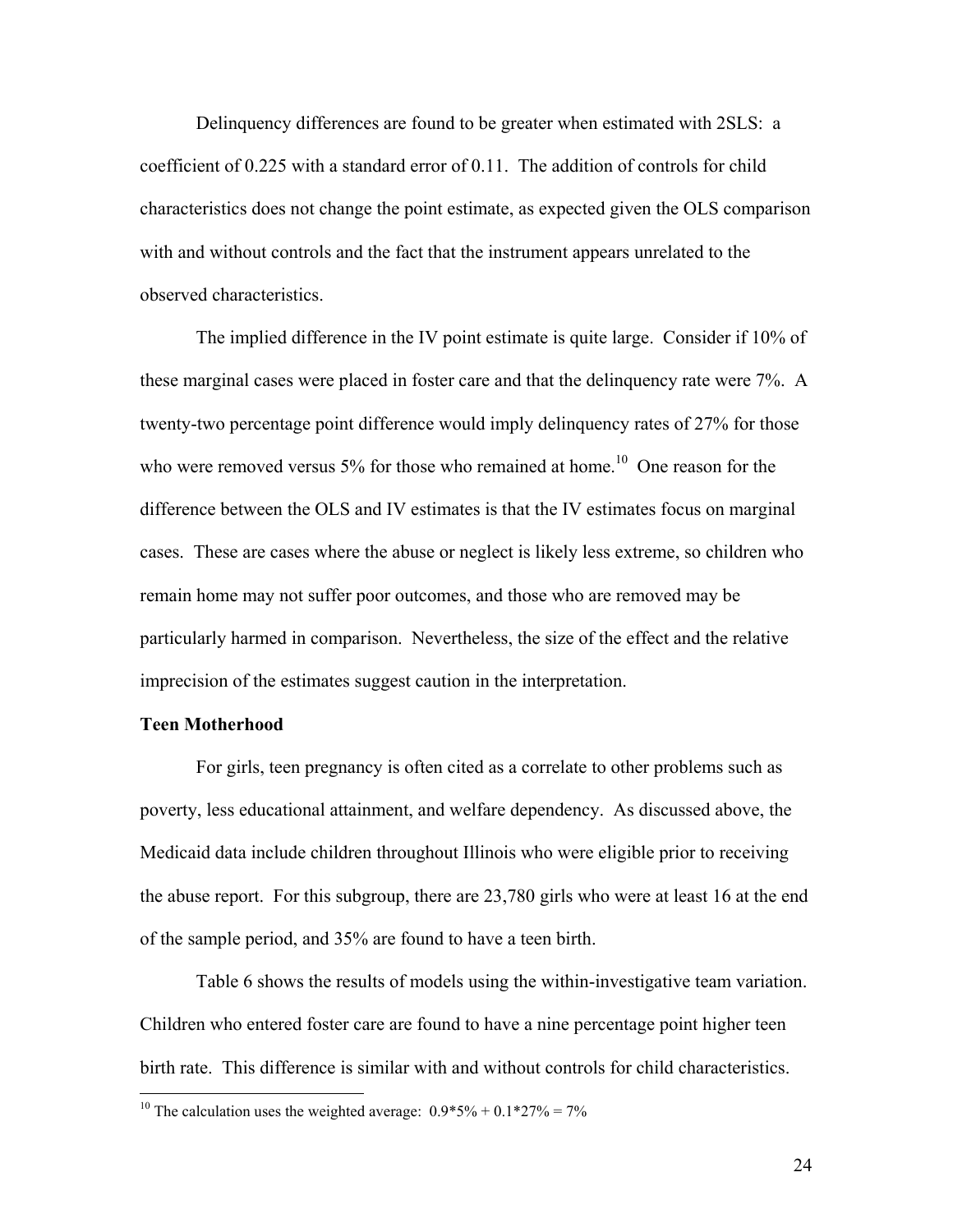When the case manager prior removal rate is used as an instrument for removal, girls who were removed from home are found to have even higher teen birth rates, with a coefficient of 0.221 and a standard error of 0.192. While the estimates are again imprecise, the increase in the point estimate is consistent with the earlier results showing that these children on the margin of removal tend to have worse outcomes compared to those who were not removed from home.

#### **Employment and Earnings**

 Employment and earnings are also of interest as a measure of stability and longterm success for these children. Like the teen motherhood comparison, the employment and earnings data are considered for children who were receiving public aid prior to the abuse or neglect report.

The employment data considered are for 2002, and children who were at least 18 in 2002 are considered as described in section three. The data are available on a quarterly basis, and the employment measure is the fraction of quarters that the individual was employed in 2002. The earnings measure is the average quarterly earnings, including those who had zero earnings. Given the large dropout rate in this group, most of the observations should be in the labor force by 18. Nevertheless, this group has low employment and earnings levels, with the average individual found employed 35% of the time earning \$1068 in an average quarter (including zero earnings).

 The first stage estimates for this sub-group were reported in Table 4. Tables 7A and 7B show that there are small differences in employment and earnings between those who were removed and not removed. Using within investigation team variation, the children who were removed are found to have one percentage point higher employment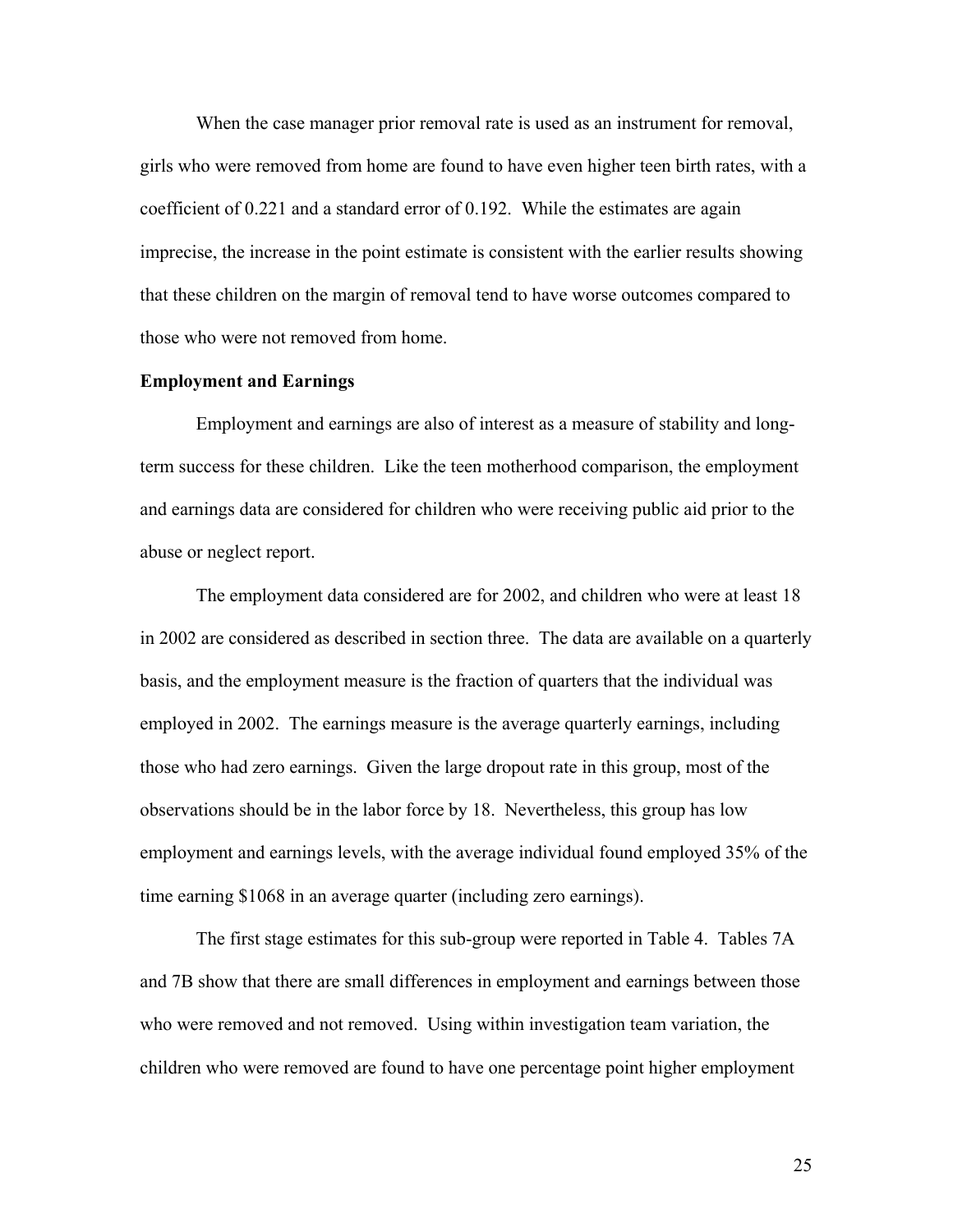and almost no difference in terms of earnings. When the removal is instrumented, the children who were removed are associated with an eighteen percentage point reduction in the fraction of quarters worked, and \$1200 fewer earnings. The results are imprecise, however, with standard errors of 0.19 and \$840, respectively.

 While the lack of precision should provide some caution when interpreting the estimates, the IV results taken together are fairly consistent. The direction of the change in estimates from OLS to IV, when the marginal cases are considered, consistently finds worse outcomes for children placed in foster care.<sup>11</sup>

#### **High School Dropout Rates & Short-term Outcomes**

 $\overline{a}$ 

 Preliminary evidence on high school dropout rates also suggests that foster care placement for children on the margin results in worse outcomes. Further, some evidence on short term outcomes is also available and the subject of current work. These include wellness visits and injuries within one year of the abuse report, and reading and math scores for children in Chicago Public Schools. Initial results suggest that children who enter foster care are much more likely to receive a wellness visit, as expected given the mandate that every child who enters foster care should receive such a checkup. This suggests that the Medicaid data are informative. Injuries, primarily broken bones, are found to increase with removal. This may be partly due to better care resulting in more trips to receive necessary medical attention, or worse oversight leading to greater injuries.

 $11$  A propensity score matching exercise was also conducted which revealed probability of removal rates of between 0 and 40%. The estimates were somewhat noisy, but suggested that those who were placed in foster care had worse outcomes than children who appear similar on observable characteristics but who were not removed from home. This was found especially for those whose removal propensities were in the low to mid ranges. It appears that those who are less likely to be removed from home do relatively poorly in terms of delinquency, teen motherhood, and employment, consistent with the 2SLS results that marginal cases have worse outcomes if they are placed in foster care.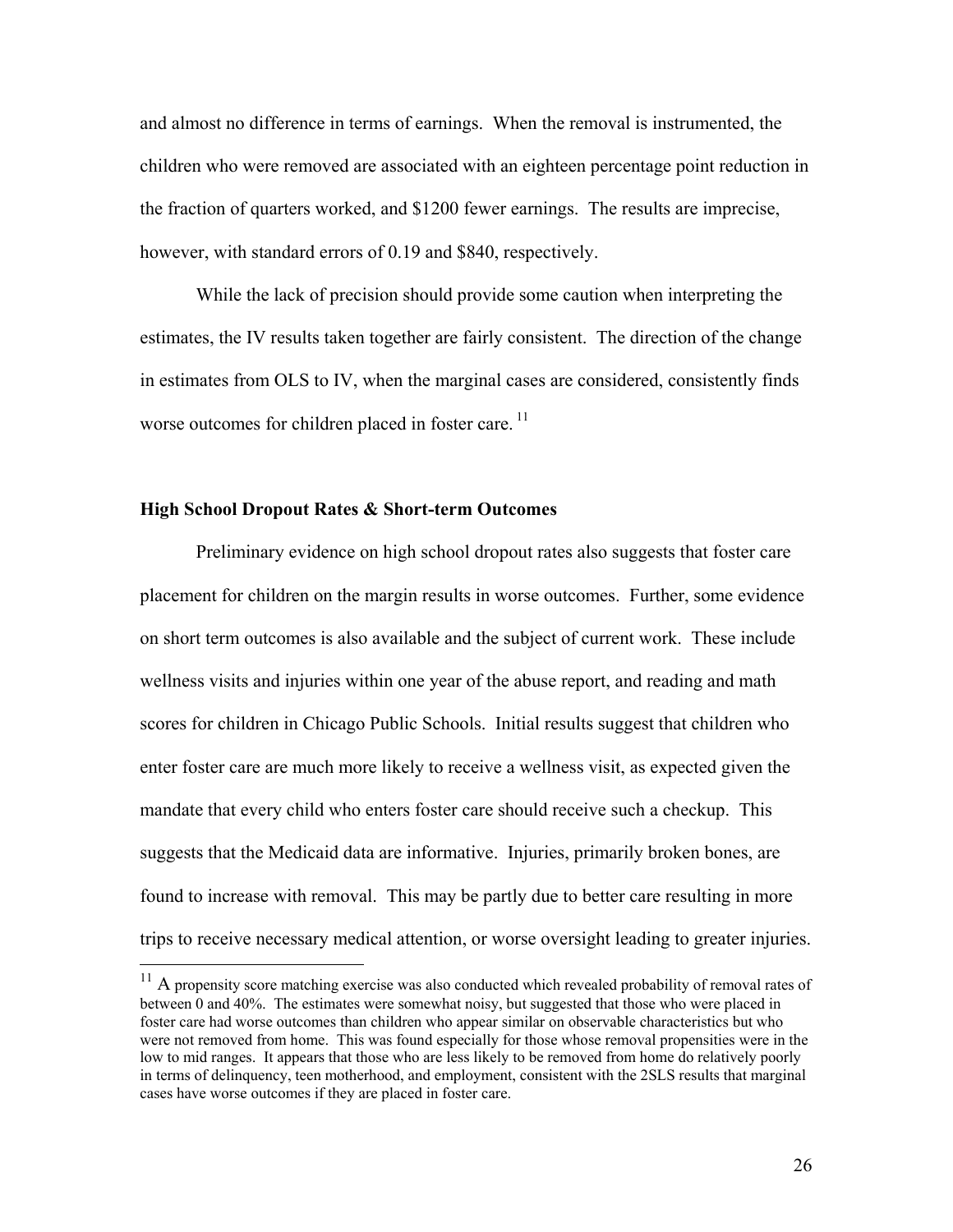Last, reading and math scores are found to improve slightly in the OLS estimates, while the 2SLS estimates show larger improvements. These estimates are too imprecise, however, to offer a strict interpretation.

#### **Limitations**

 One of the main limitations of the above approaches is that the outcome data are only available for children who remain in Illinois. For example, if families who are investigated leave the state, they will not be removed, and they will not be found in the outcome data. This may partly explain the increases in juvenile delinquency and teen motherhood found, though this explanation would generally not be consistent with the decline in employment. Further, when the analysis is restricted to children who were found in the public aid data through age 10, similar point estimates are found (though the standard errors increase with the smaller sample sizes).

 Another limitation is that the empirical strategy does not lend itself to an analysis of the effect of length of stay in foster care on outcomes. Rather, the difference across placement status is considered. When models are considered for children who were either not removed or were in foster care for more than one year, the results are unchanged. This is partly due to the fact that most children are in care for more than a year in these datasets that focus on older children.

 A third limitation is that the benefit of foster care placement in terms of child safety is only addressed through its impact on the outcomes studied here. The initial results on broken bones suggests that a lack of removal does not result in more broken bones, though such a result could reflect more cautious foster parents or case workers being more likely to take the child to the hospital. While the outcomes studied here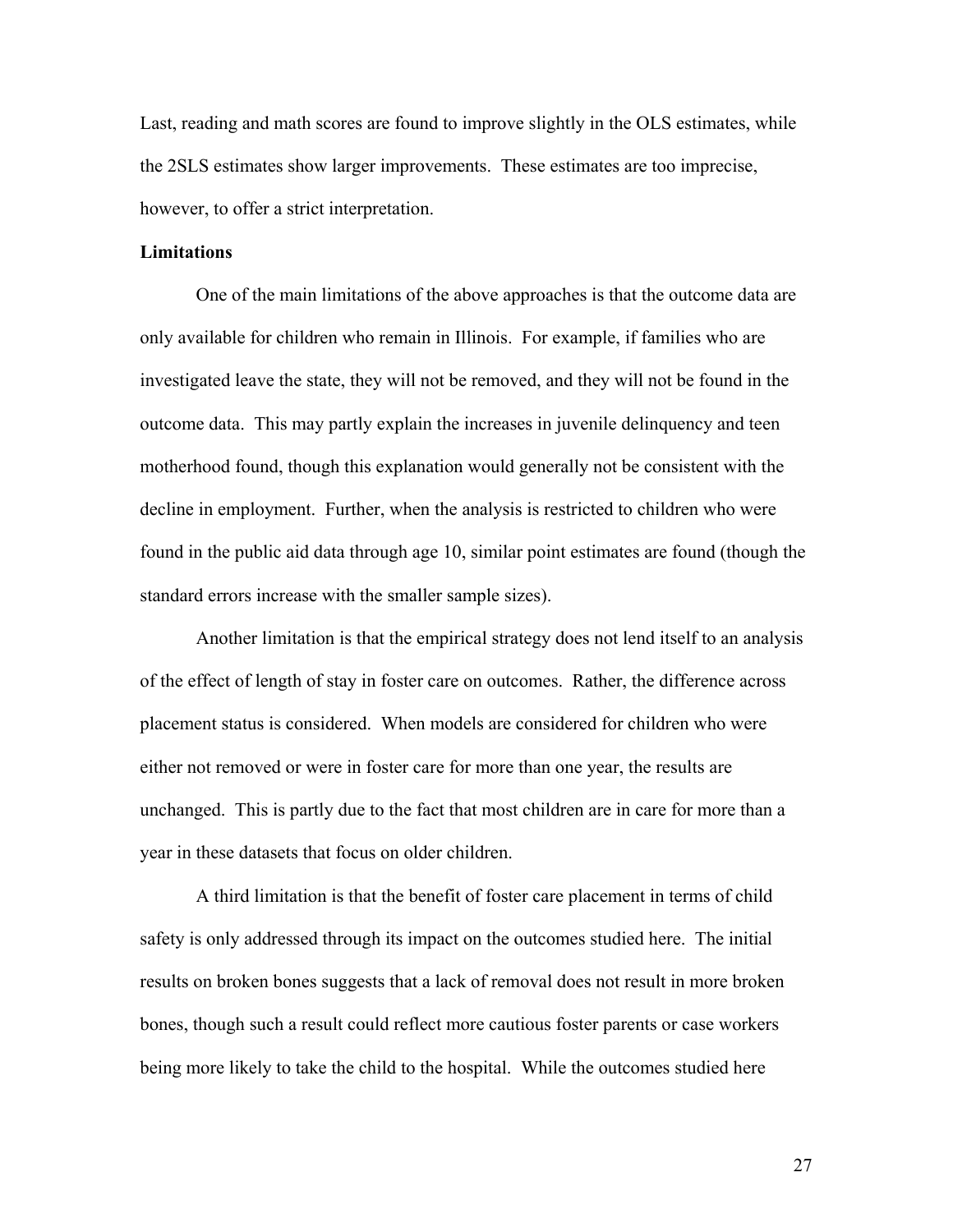represent a wider range of outcomes than previously studied, there are likely unobserved benefits and costs to be considered in future research.

#### **7. Conclusion**

The child welfare system directly impacts millions of children at risk of poor life outcomes each year, yet there is very little previous evidence on the effect of foster care on child outcomes. Given the tradeoff between family preservation and child protection, it is important to know whether children on the margin of placement benefit from removal.

Like previous work, mean differences suggest that foster children have worse outcomes in terms of juvenile delinquency and teen motherhood. This type of comparison suffers from endogeneity bias, however, as those removed are likely to differ from those who remain at home in ways that can affect the outcomes.

One way to break the link between unobserved child characteristics and the removal decision is to consider the case manager assigned to investigate each case. These assignments are done on a rotational basis, and child characteristics are found to be similar across investigators. While this suggests that the instrument should be unrelated to unobserved family characteristics that can affect outcomes, case manager removal tendencies are found to be associated with subsequent foster care placements. A ten percentage point increase in the case manager prior removal rate is associated with a two to three percentage point increase in the likelihood of removal.

When child outcomes are compared across children who were assigned to case managers with different removal tendencies, the comparison focuses on children on the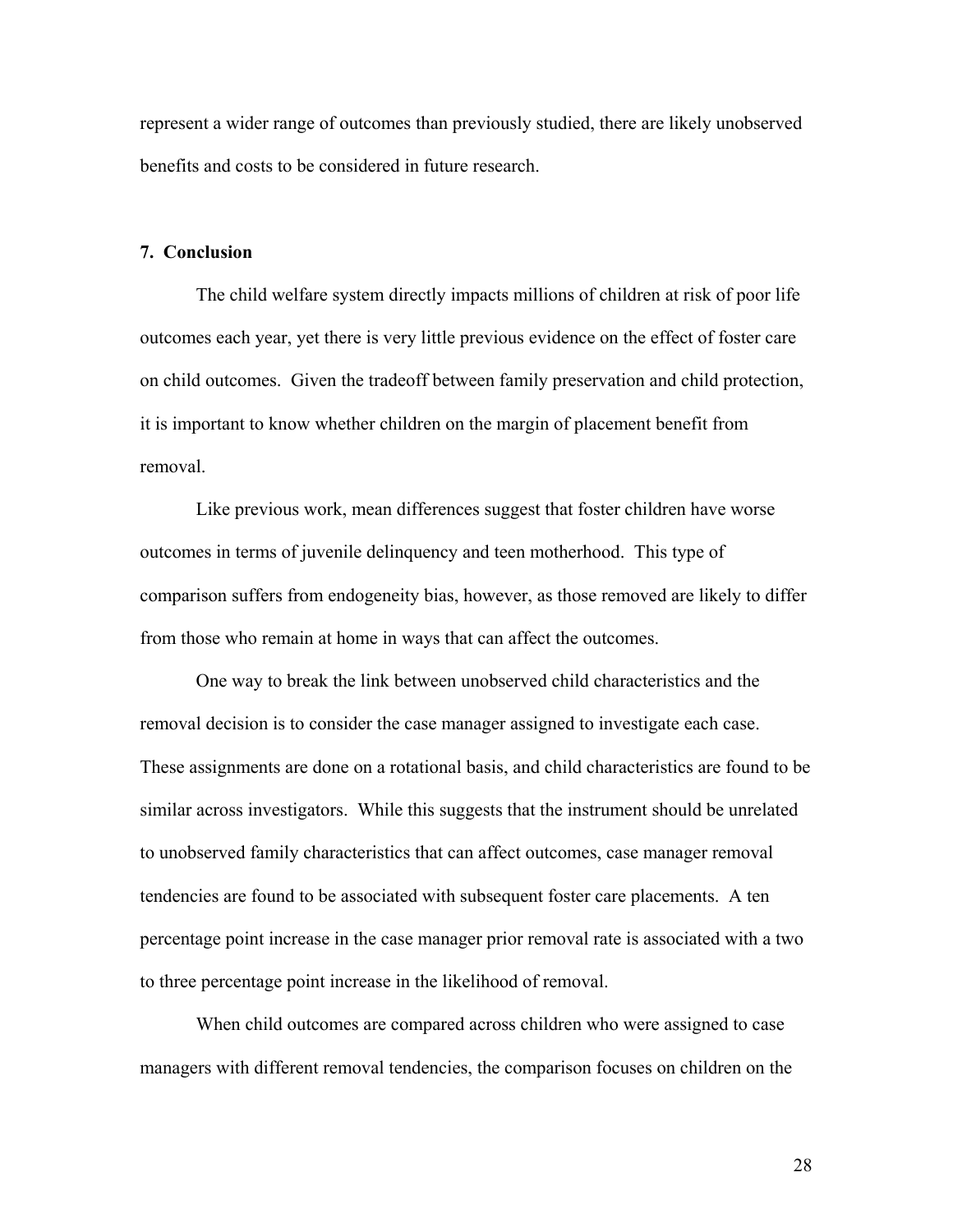margin of removal. In other words, these are cases where case managers may disagree about the recommendation of removal. These may be the most policy relevant cases, as children who are already safe or at extreme risk are unlikely to be affected by changes in child protection policy. A limitation of the approach, however, is that the effect of removal for these cases is not measured with this approach.

When these marginal cases are compared using the IV approach, children who are removed from home are found to have worse delinquency, teen motherhood, and employment outcomes. While the estimated differences are quite large, the earlier evidence documenting the enormous problems associated with foster children suggests that large differences in these outcomes are possible. That said, the precision of the estimates suggest caution when interpreting the point estimates. Rather, the direction of change in point estimates from OLS to 2SLS along a range of outcomes suggests that children on the margin likely perform better by staying at home in terms of these outcomes.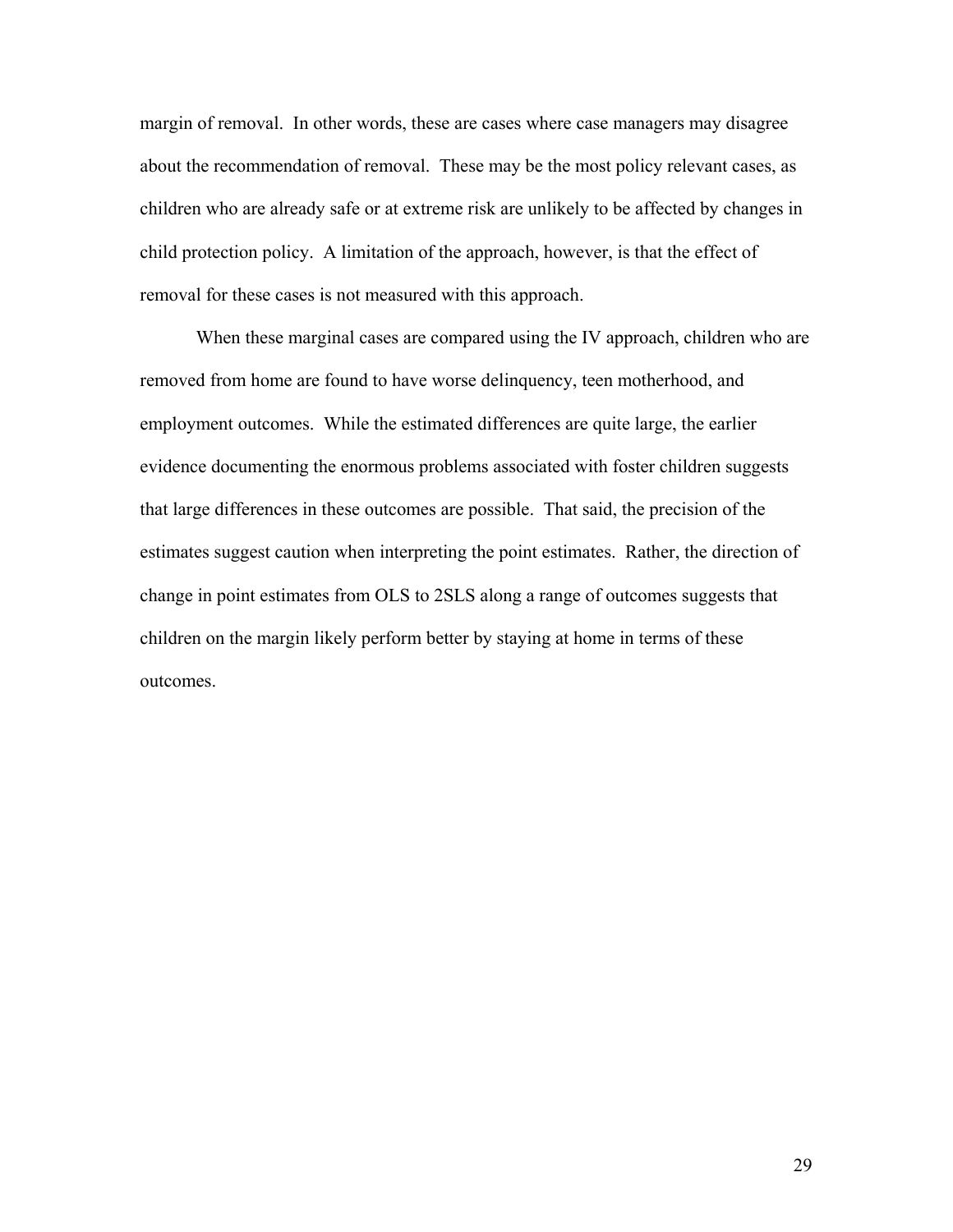#### **References**

- Bes, R., Andrews, C., Jantz, A, Russell, V. and R. Geen. *The Cost of Protecting Vulnerable Children III: What Factors Affect States' Fiscal Decisions*. Assessing the New Federalism Occasional Paper No. 61. Urban Institute: Washington D.C. 2002.
- Campbell, C. and S. W. Downs. "The Impact of Economic Incentives on Foster Parents." *Social Service Review*. 61(4). December 1987:509-609.
- Cash, Scottye J. "Risk Assessment in Child Welfare: The Art and Science." *Children and Youth Services Review*. 23(11). 2001: 811-830.
- Chamberlain, P., Moreland, S., and K. Reid. "Enhanced Services and Stipends for Foster Parents: Effects on Retention Rates and Outcomes for Children." *Child Welfare*. LXXI(5). September/October. 1992:387-404.
- Chicago Public Schools, Office of Accountability, Department of Compliance, *Student Racial/Ethnic Survey.* September 30, 1998.
- Clausen, J.M., Landsverk, J., Ganger, W., Chadwick, D., and A. Litrownik. "Mental Health Problems of Children in Foster Care." *Journal of child and Family Studies*. Vol. 7. 1998: 283-296.
- Courtney, Mark E. "Research Needed to Improve the Prospects for Children in Out-of home Placement." *Children and Youth Services Review*. Vol. 22. 2000: 743- 761.
- Courtney, M.E. and I. Piliavin. *Foster youths transitions to adulthood: Outcomes 12 to 18 months after leaving out-of-home care.* Madison, WI: School of Social Work, University of Wisconsin-Madison. 1998.
- Courtney, Mark E., Terao, Sherri, and Noel Bost. *Midwest Evaluation of the Adult Functioning of Former Foster Youth: Conditions of Youth Preparing to Leave State Care*. Chicago: Chapin Hall Center for Children at the University of Chicago. 2004
- Davidson-Arad, Bilha, Englechin-Segal, Dorit, and Yochanan Wozner. "Short-term follow-up of children at risk: comparison of the quality of life of children removed from home and children remaining at home." *Child Abuse & Neglect*. Vol. 27. 2003: 733–750.
- Doyle, Joseph and H. Elizabeth Peters. "The Market for Foster Care: An Empirical Study of the Impact of Foster Care Subsidies." Working Paper. August 2004.
- Doyle, Joseph. "Can't Buy Me Love? Subsidizing the Care of Related Children." Working Paper. March 2005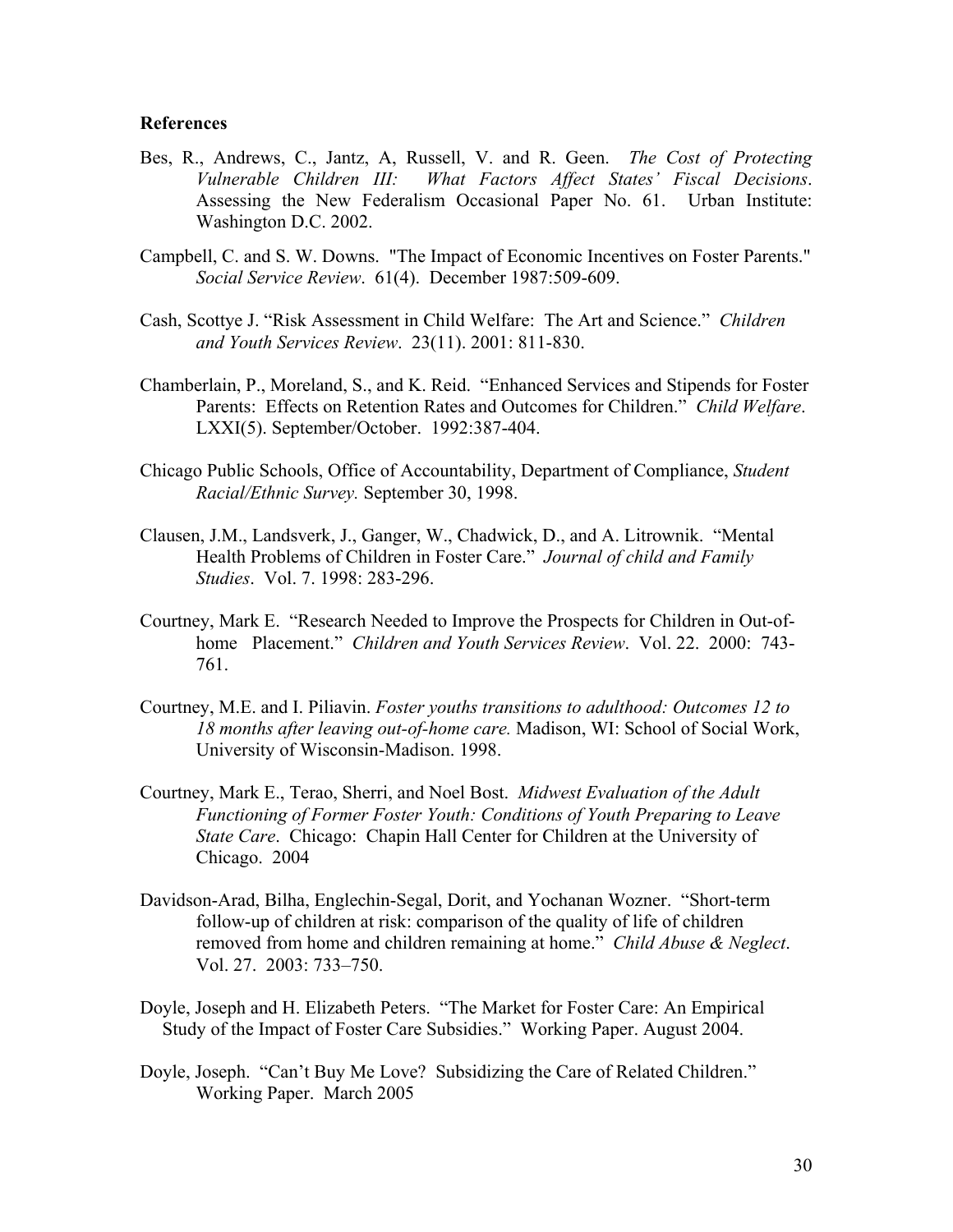- Dworsky, A. & Courtney, M.E. *Self-sufficiency of former foster youth in Wisconsin: Analysis of unemployment insurance wage data and public assistance data.* USDHHS: Washington, D.C. 2000.
- Elmer, E. "Outcomes of Residential Treatment for Abused and High-risk Infants." *Child Abuse and Neglect*. Vol. 10. 1986: 351-360.
- Gelles, R.J. "How Evaluation Research Can Help Reform and Improve the Child Welfare System." *Journal of Aggression, Maltreatment, and Trauma*. Vol. 4. 2000: 7-28.
- Goerge, R. M., Van Voorhis, J. and B.J. Lee. "Illinois's longitudinal and relational child and family research database." *Social Science Computer Review* 12(3). 1994: 351-65.
- Hegar, R. and M. Scannapieco. "From Family Duty to Family Policy: The Evolution of Kinship Care." *Child Welfare*. LXXIV(1). January/February. 1995:201-215.
- Hahn, Jinyong, and Jerry A. Hausman. (2003) "Weak Instruments: Diagnosis and Cures in Empirical Economics," *American Economic Review* 93:2, 118 – 125.
- Illinois Department of Children and Family Services. *Manual for Mandated Reporters* August 2003.
- Jonson-Reid, Melissa and Richard P. Barth. "From Maltreatment Report to Juvenile Incarceration: The Role of Child Welfare Services. *Child Abuse & Neglect*, 24(4). 2000: 505–520.
- Jonson-Reid, M. and R. Barth. "From Placement to Prison: The path to Adolescent Incarceration from Child Welfare Supervised Foster or Group Care." *Children and Youth Services Review*. 22(7). 2000:493-516.
- Kling, Jeffrey R. "Incarceration Length, Employment and Earnings." Working Paper. July 2004.
- Kornfeld, Robert and Howard Bloom. "Measuring Program Impacts on Earnings and Employment: Do Unemployment Insurance Wage Records Agree with Survey Reports of Individuals?" *Journal of Labor Economics*, 17(1). 1999: 168-197.
- Kerman, Benjamin, Wildfire, Judith, and Richard P. Barth. "Outcomes for Young Adults Who Experienced Foster Care.' Children and Youth Services Review, 24(5). 2002: 319–344.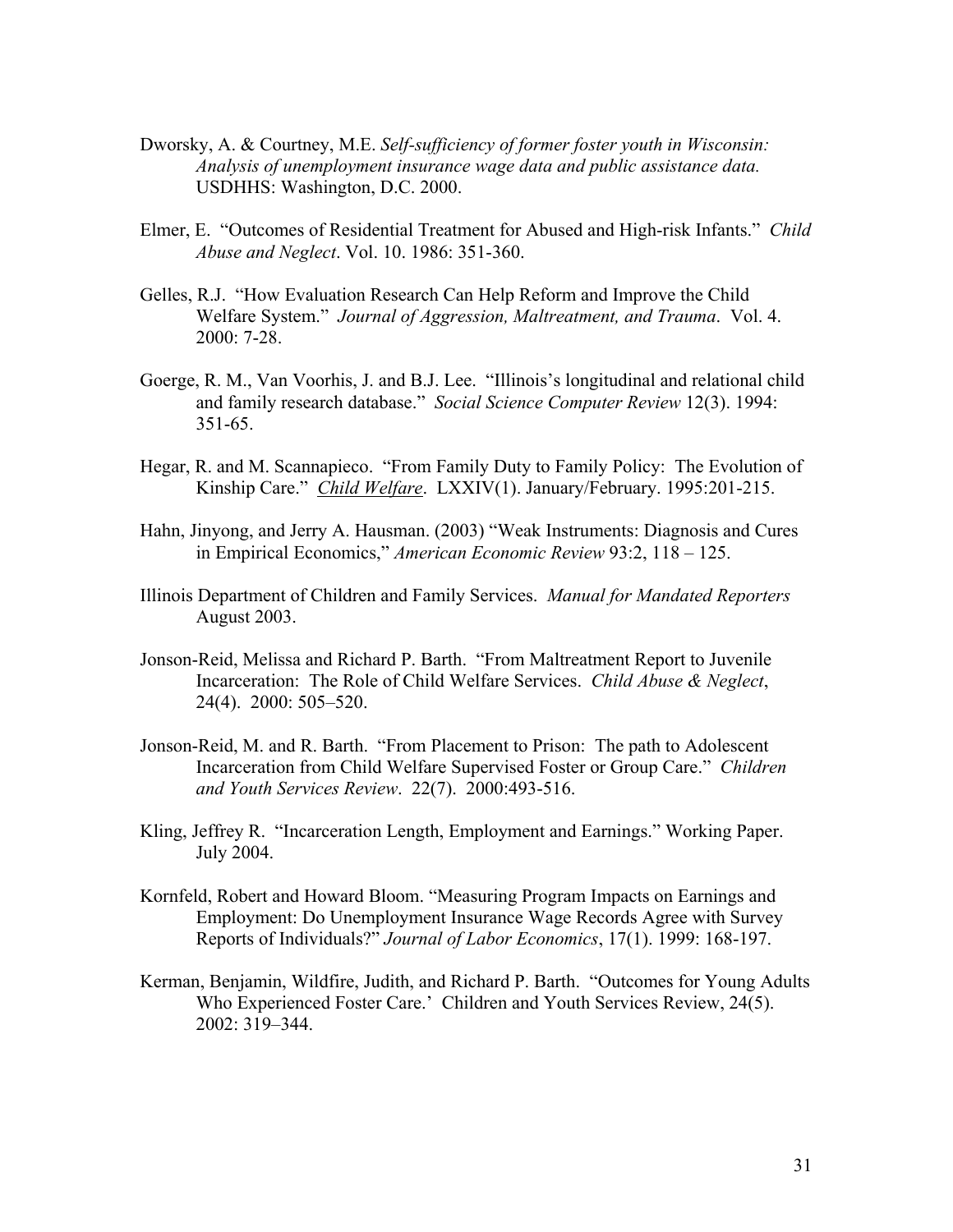- McDonald, Thomas P., Allen, Reva I., Westerfelt, Alex, and Irving Piliavin. *Assessing the Long-Term Effects of Foster Care: A Research Synthesis*. Washington, D.C.: CWLA Press. 1996.
- Miller, Shazia Rafiullah, Allensworth, Elaine M. and Julie Reed Kochanek. *Student Performance: Course Taking, Test Scores, and Outcomes. The State of Chicago Public High Schools: 1993 to 2000.* Chicago: Consortium on Chicago School Research. May 2002
- National Research Council and Institute of Medicine. *Violence in Families*. Chalk, Rosemary and Patricia A. King (editors). Washington: National Academy Press. 1998.
- Natusi, J.P, and P.J. Pecora. "Risk Assessment Scales in Child Protection: A Test of the Internal Consistency and Interrater Reliability of One Statewide System." *Social Work Research and Abstracts*. 29(2). 1993: 28-33.
- Rossi, P., Schuerman, J., and Budde, S. *Understanding Child Maltreatment Decisions and Those Who Make Them.* Chicago, IL: Chapin Hall Center for Children at the University of Chicago. 1996.
- Runyan, D.K., and C. Gould. "Foster Care for Child Maltreatment: Impact on Delinquent Behavior." *Pediatrics*. Vol. 75. 1985: 562-68.
- Sabotta G, Davis RL: Fatality after report to a child abuse registry in Washington State, 1973-1986. *Child Abuse and Neglect*. Vol.16. 1992: 627-635.
- Simon, J. "The Effect of Foster-Care Payment Levels on the Number of Foster Children Given Homes." *Social Service Review*. 49(3). September 1975:405-411.
- Stock, James, James Wright, and Motohiro Yogo. (2002). "A Survey of Weak Instruments and Weak Identication in GMM." *Journal of Business and Economic Statistics,* 20:4, 518–29.
- U.S. Department of Health and Human Services, Administration on Children, Youth and Families. *Title IV-E Independent Living Programs: a Decade in Review.*  Washington, DC: US Government Printing Office. 1999.
- U.S. Department of Health and Human Services, Administration on Children, Youth and Families, *Child Maltreatment 2002* (Washington, DC: US Government Printing Office, 2004).
- Wald, M.S., Carlsmith, J.M., and P.H. Leiderman. *Protecting Abused and Neglected Children*. Stanford, California: Stanford University Press. 1988.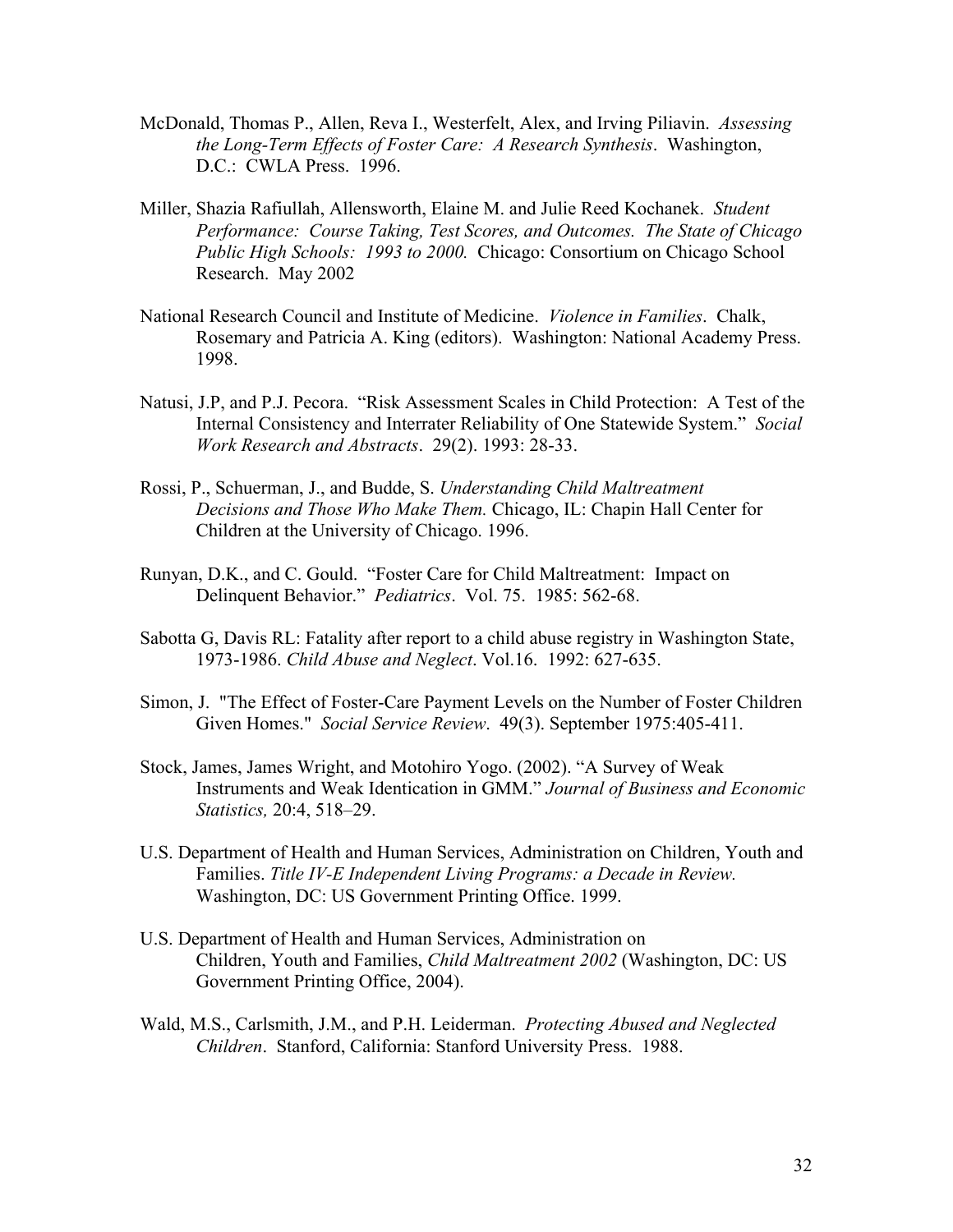| Data Appendix                                                                                                    |                                         |                            |                                               |  |  |  |
|------------------------------------------------------------------------------------------------------------------|-----------------------------------------|----------------------------|-----------------------------------------------|--|--|--|
| <b>Source</b>                                                                                                    | <b>Time Frame</b>                       | <b>Key Variables</b>       | <b>Age Restriction</b>                        |  |  |  |
| Child Abuse and Neglect Tracking<br>System, Illinois Department of<br>Children and Family Services               | July 1 1990-<br>June 30, 2001           | Investigation<br>Data      | Infant – Age $16$<br>at time of the<br>report |  |  |  |
| Child and Youth Centered<br>Information System, Illinois<br>Department of Children and Family<br><b>Services</b> | July 1 1990-<br>June 30, 2003           | Removal                    | Infant $-Age16$<br>at time of the<br>report   |  |  |  |
| Online Data Entry and Display<br>System, Illinois Department of<br><b>Employment Security</b>                    | January 1,<br>2002-December<br>31, 2002 | Employment<br>and Earnings | Child at least 18<br>in 2002.                 |  |  |  |
| Medicaid Management Information<br>system,<br>Illinois Department of Public Aid                                  | July 1, 1990 –<br>December 31,<br>2002  | <b>Teen Births</b>         | Girls at least 16 in<br>2002.                 |  |  |  |
| Delinquency File<br>Juvenile Court of Cook County,<br>Illinois                                                   | July 1, 1990-<br>December 31,<br>2000   | Juvenile<br>Delinquency    | Child at least 16<br>in 2000                  |  |  |  |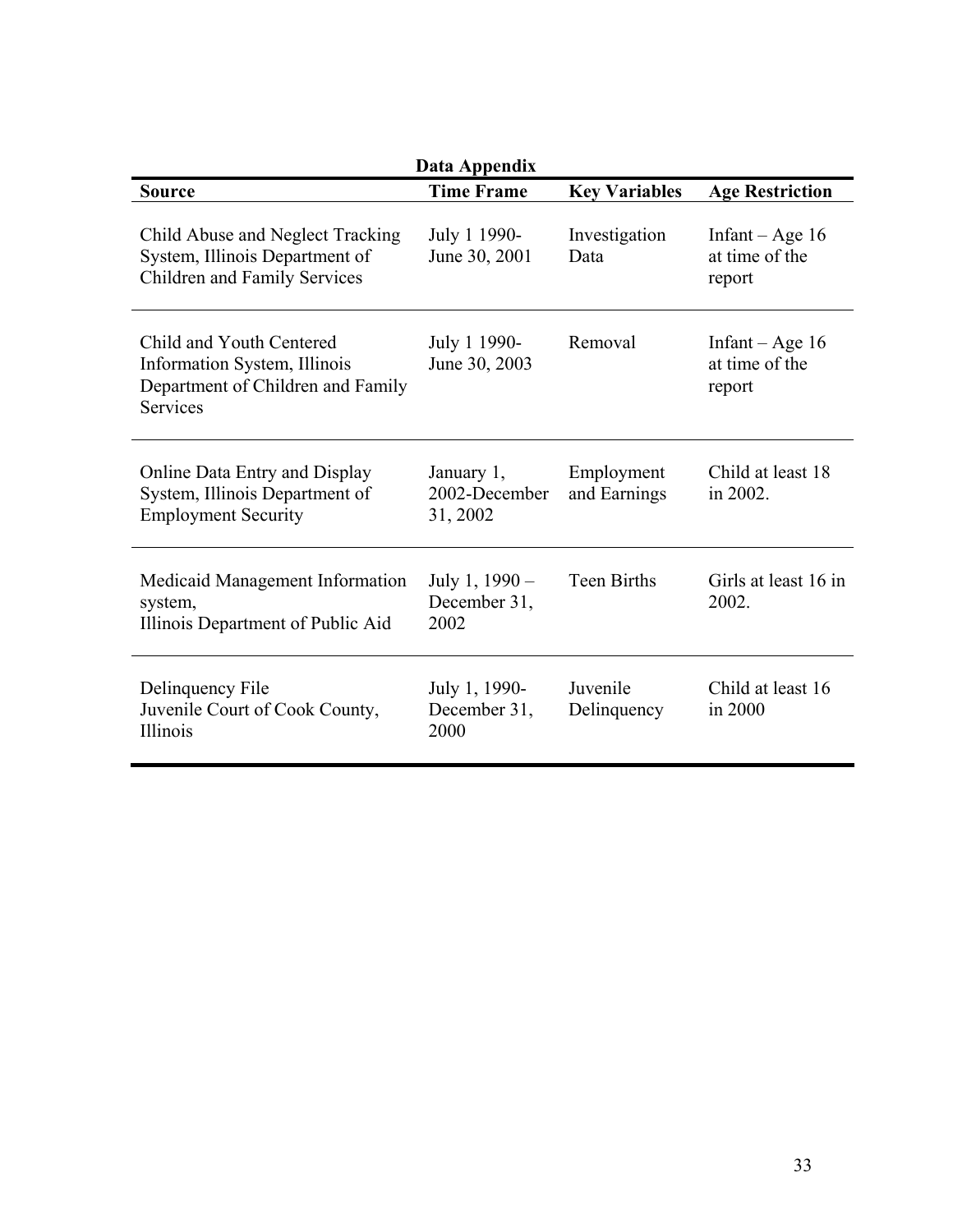# **Figure 1: Abuse Thresholds for Removal**

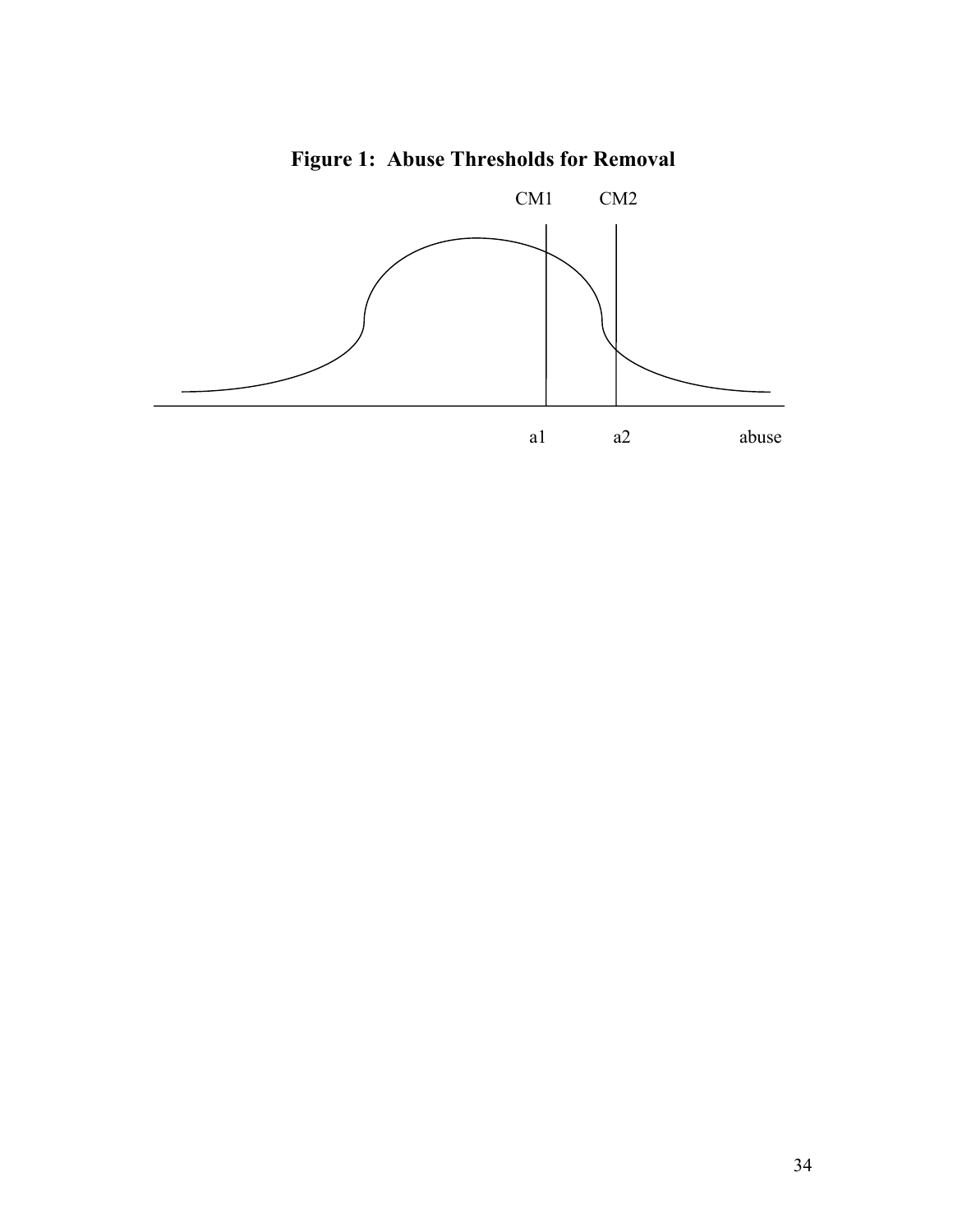| Variable                |                              | Mean  | <b>Std Dev</b> |
|-------------------------|------------------------------|-------|----------------|
|                         |                              |       |                |
|                         | <b>Foster Care Placement</b> | 0.12  | 0.32           |
| <b>Initial Reporter</b> | physician                    | 0.11  | 0.31           |
|                         | school                       | 0.13  | 0.34           |
|                         | police                       | 0.13  | 0.33           |
|                         | family                       | 0.26  | 0.44           |
|                         | neighbor                     | 0.07  | 0.26           |
|                         | other government             | 0.10  | 0.30           |
|                         | anonymous                    | 0.17  | 0.38           |
|                         | other reporter               | 0.03  | 0.18           |
|                         |                              |       |                |
| Age at Report           | age                          | 12.2  | 2.57           |
| Sex                     | boy                          | 0.47  | 0.50           |
|                         |                              |       |                |
| Race                    | white                        | 0.22  | 0.42           |
|                         | African American             | 0.63  | 0.48           |
|                         | Hispanic                     | 0.13  | 0.34           |
|                         |                              |       |                |
| Allegation              | lack of supervision          | 0.33  | 0.47           |
|                         | environmental neglect        | 0.14  | 0.35           |
|                         | other neglect                | 0.05  | 0.22           |
|                         | substantial risk of harm     | 0.25  | 0.43           |
|                         | physical abuse               | 0.22  | 0.41           |
|                         | Observations                 | 36943 |                |

# **Table 1: Summary Statistics:**

Juvenile Delinquency Sample

Children in Cook County who received an abuse/neglect report

between July 1, 1990 & December 31, 2000 and were at least 16 in 2000.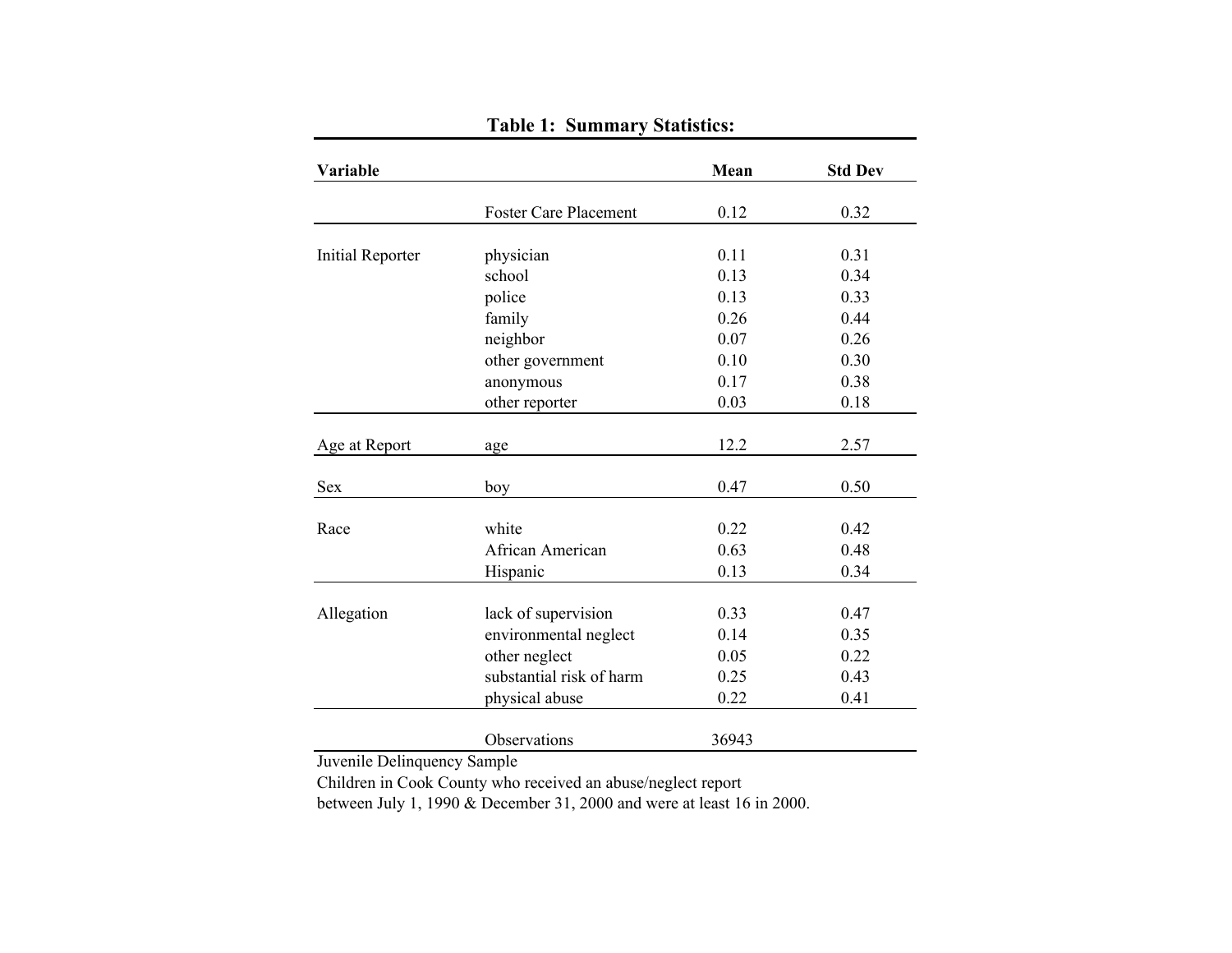|                         |                                   |          |             |         | <b>Delinquency Sample</b>       |            |                                 |          | <b>Employment Sample</b> |         |
|-------------------------|-----------------------------------|----------|-------------|---------|---------------------------------|------------|---------------------------------|----------|--------------------------|---------|
|                         | <b>Dependent Variable:</b>        | Removed  |             |         | Case Manager Prior Removal Rate |            | Case Manager Prior Removal Rate |          |                          |         |
| Variable                |                                   | Coeff.   |             | p-value | Coeff.                          | t          | p-value                         | Coeff.   | t                        | p-value |
| <b>Initial Reporter</b> | physician                         | 0.080    | $(6.32)$ ** | 0.000   | 0.003                           | (0.97)     | 0.334                           | 0.003    | (0.95)                   | 0.343   |
| (Other Reporter         | school                            | 0.039    | $(3.63)$ ** | 0.000   | 0.003                           | (1.10)     | 0.271                           | 0.001    | (0.22)                   | 0.825   |
| Excluded)               | police                            | 0.103    | $(8.70)$ ** | 0.000   | $-0.001$                        | (0.23)     | 0.821                           | $-0.002$ | (0.62)                   | 0.537   |
|                         | family                            | 0.060    | $(6.07)$ ** | 0.000   | $-0.001$                        | (0.50)     | 0.618                           | $-0.002$ | (0.56)                   | 0.578   |
|                         | neighbor                          | 0.012    | (0.99)      | 0.321   | $-0.002$                        | (0.67)     | 0.502                           | 0.002    | (0.66)                   | 0.507   |
|                         | other government                  | 0.072    | $(6.36)$ ** | 0.000   | 0.002                           | (0.53)     | 0.598                           | 0.000    | (0.09)                   | 0.931   |
|                         | anonymous                         | $-0.012$ | (1.28)      | 0.200   | $-0.002$                        | (0.81)     | 0.420                           | 0.000    | (0.05)                   | 0.96    |
| Age at Report           | age 6                             | 0.137    | $(3.79)$ ** | 0.000   | $-0.008$                        | (1.18)     | 0.236                           | $-0.002$ | (0.48)                   | 0.629   |
| (Oldest age             | age 7                             | 0.035    | $(2.69)$ ** | 0.007   | 0.003                           | (0.92)     | 0.356                           | $-0.003$ | (1.30)                   | 0.193   |
| Excluded)               | age 8                             | 0.040    | $(3.90)$ ** | 0.000   | $-0.001$                        | (0.42)     | 0.676                           | 0.000    | (0.01)                   | 0.992   |
|                         | age 9                             | 0.037    | $(3.97)$ ** | 0.000   | $-0.001$                        | (0.63)     | 0.528                           | $-0.003$ | (1.66)                   | 0.097   |
|                         | age 10                            | 0.033    | $(3.86)$ ** | 0.000   | $-0.002$                        | (0.95)     | 0.344                           | $-0.004$ | $(2.13)*$                | 0.033   |
|                         | age 11                            | 0.030    | $(4.09)$ ** | 0.000   | 0.000                           | (0.10)     | 0.919                           | $-0.001$ | (0.77)                   | 0.443   |
|                         | age 12                            | 0.021    | $(3.03)$ ** | 0.002   | $-0.001$                        | (0.61)     | 0.539                           | 0.001    | (0.44)                   | 0.663   |
|                         | age 13                            | 0.017    | $(2.53)*$   | 0.011   | $-0.001$                        | (0.92)     | 0.360                           | $-0.003$ | (1.90)                   | 0.058   |
|                         | age 14                            | 0.016    | $(2.33)*$   | 0.020   | $-0.002$                        | (1.13)     | 0.257                           | $-0.002$ | (1.42)                   | 0.156   |
|                         | age 15                            | 0.004    | (0.61)      | 0.542   | $-0.001$                        | (0.99)     | 0.321                           | $-0.001$ | (0.87)                   | 0.387   |
| Allegation              | lack of supervision               | 0.0006   | (0.06)      | 0.956   | 0.002                           | (0.90)     | 0.369                           | 0.003    | (1.38)                   | 0.168   |
| (Other neglect          | environmental neglect             | $-0.046$ | $(4.08)$ ** | 0.000   | 0.0007                          | (0.31)     | 0.757                           | 0.000    | (0.01)                   | 0.989   |
| Excluded)               | substantial risk of harm          | $-0.025$ | $(2.21)$ *  | 0.027   | 0.003                           | (1.49)     | 0.136                           | 0.004    | $(2.28)$ *               | 0.023   |
|                         | physical abuse                    | $-0.047$ | $(4.84)$ ** | 0.000   | 0.001                           | (0.56)     | 0.575                           | 0.002    | (1.22)                   | 0.223   |
|                         |                                   |          |             |         |                                 |            |                                 |          |                          |         |
| Sex                     | boy                               | $-0.004$ | (1.15)      | 0.251   | $-0.001$                        | (1.76)     | 0.078                           | $-0.001$ | (1.84)                   | 0.066   |
| Race                    | white                             | $-0.011$ | (0.86)      | 0.388   | 0.003                           | (0.99)     | 0.320                           | 0.003    | (0.71)                   | 0.48    |
|                         | African American                  | 0.034    | $(2.51)^*$  | 0.012   | 0.008                           | $(2.17)^*$ | 0.030                           | 0.005    | (1.36)                   | 0.175   |
|                         | Mean of Dependent Variable        | 0.12     |             |         | 0.18                            |            |                                 | 0.15     |                          |         |
|                         | <b>Standard Deviation</b>         | 0.32     |             |         | 0.08                            |            |                                 | 0.08     |                          |         |
|                         |                                   |          |             |         |                                 |            |                                 |          |                          |         |
|                         | F-statistic of joint significance | 19.90    |             |         | 1.24                            |            |                                 | 1.44     |                          |         |
|                         | p-value                           | 0.0000   |             |         | 0.20                            |            |                                 | 0.07     |                          |         |
|                         | Observations                      | 36943    |             |         |                                 |            |                                 | 30934    |                          |         |

|  | Table 2: Child Characteristics, Removal and Case Manager Assignment |  |  |
|--|---------------------------------------------------------------------|--|--|
|  |                                                                     |  |  |

Delinquency data are for children in Cook County. Employment data are for all children in Illinois enrolled in Medicaid prior to the abuse report.

All models include year indicators and investigation sub-team fixed effects (team x ZIP x Hispanic).

t-statistics and F-statistics are calculated using standard errors clustered by case manager; \*=5% significance \*\*=1% significance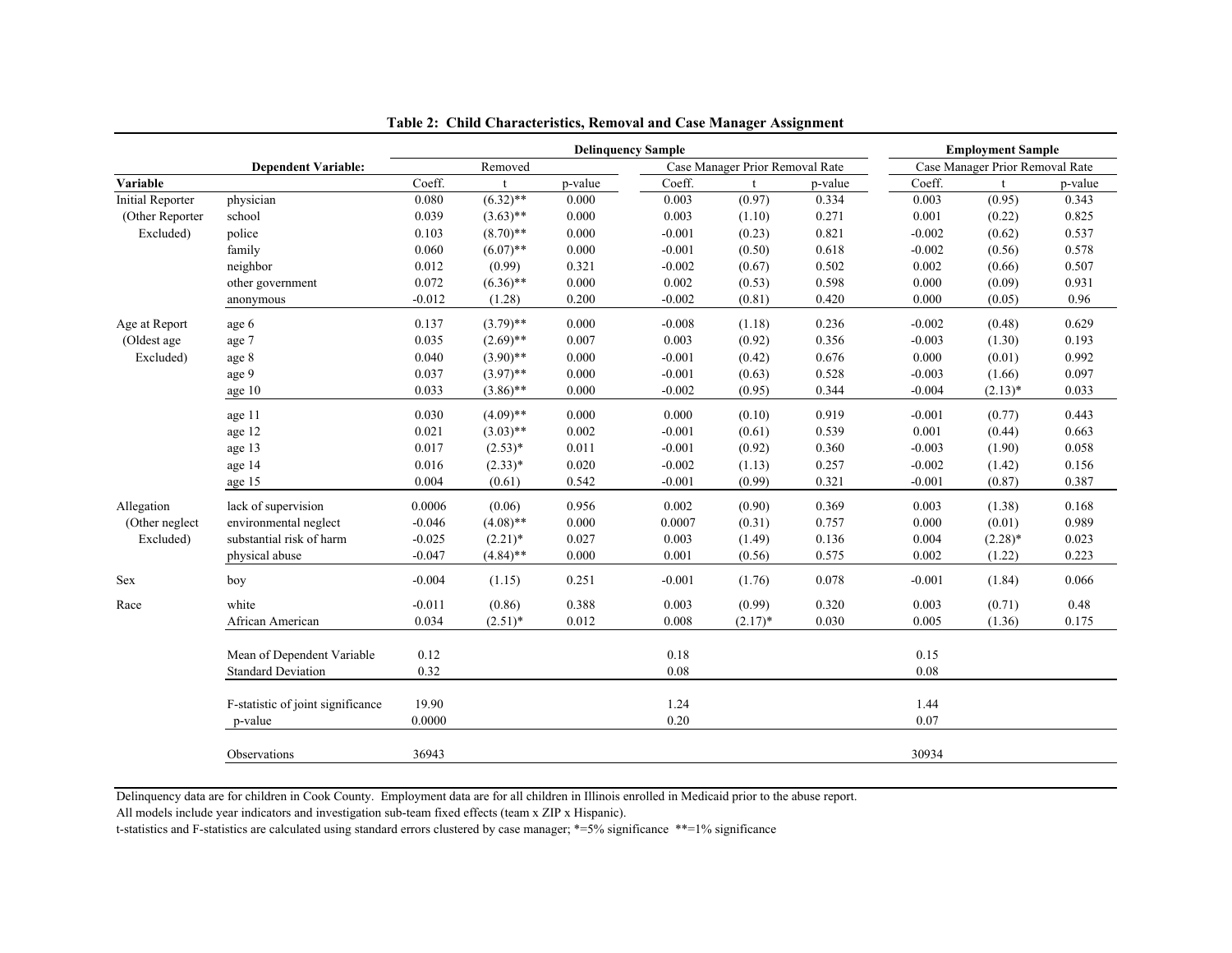## Table 3: Case Manager Assignment & Child Characteristics

| Sample:                           | Delinquency | Teen Motherhood | Employment |
|-----------------------------------|-------------|-----------------|------------|
|                                   | (1)         | (2)             | (3)        |
| F-statistic of joint significance | 1.24        | 2.09            | 1.44       |
| p-value                           | 0.20        | 0.001           | 0.07       |
|                                   |             |                 |            |
| Mean of Dep. Var.                 | 0.18        | 0.15            | 0.15       |
| Std. Dev. of Dep. Var.            | 0.08        | 0.08            | 0.08       |
| Observations                      | 36943       | 23780           | 30934      |

## Dependent Variable: Case Manager Prior Removal Rate

All models include year indicators and investigation sub-team fixed effects (team x ZIP x Hispanic). t-statistics and F-statistics are calculated using standard errors clustered by case manager.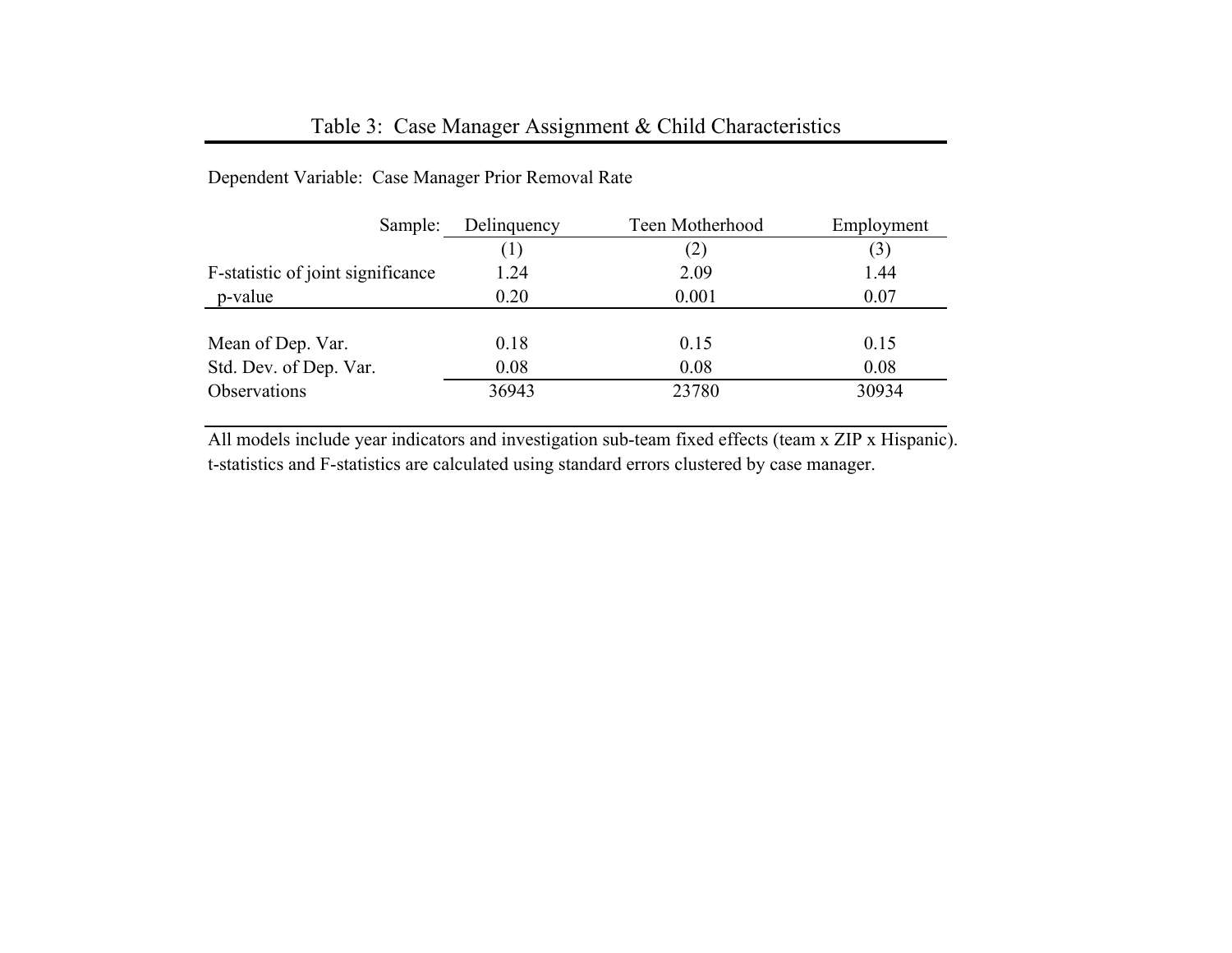## Table 4: Case Manager Assignment as a Predictor of Removal

#### Dependent Variable: Removed from Home

|                                 | Delinquency Sample |         |                | Teen Motherhood Sample | <b>Employment Sample</b> |         |
|---------------------------------|--------------------|---------|----------------|------------------------|--------------------------|---------|
|                                 |                    | 2       | $\mathfrak{I}$ |                        |                          |         |
| Case Manager Prior Removal Rate | 0.195              | 0.192   | 0.313          | 0.312                  | 0.259                    | 0.264   |
|                                 | (0.044)            | (0.041) | (0.070)        | (0.069)                | (0.070)                  | (0.069) |
|                                 |                    |         |                |                        |                          |         |
| Mean of Dep. Var.               | 0.12               |         | 0.210          |                        | 0.225                    |         |
| Observations                    | 36943              |         | 23780          |                        | 30934                    |         |
| <b>Full Controls</b>            | No                 | Yes     | No             | Yes                    | No                       | Yes     |

Standard errors are reported, clustered at the case manager level.

All models include year indicators and investigation sub-team fixed effects (team x ZIP x Hispanic).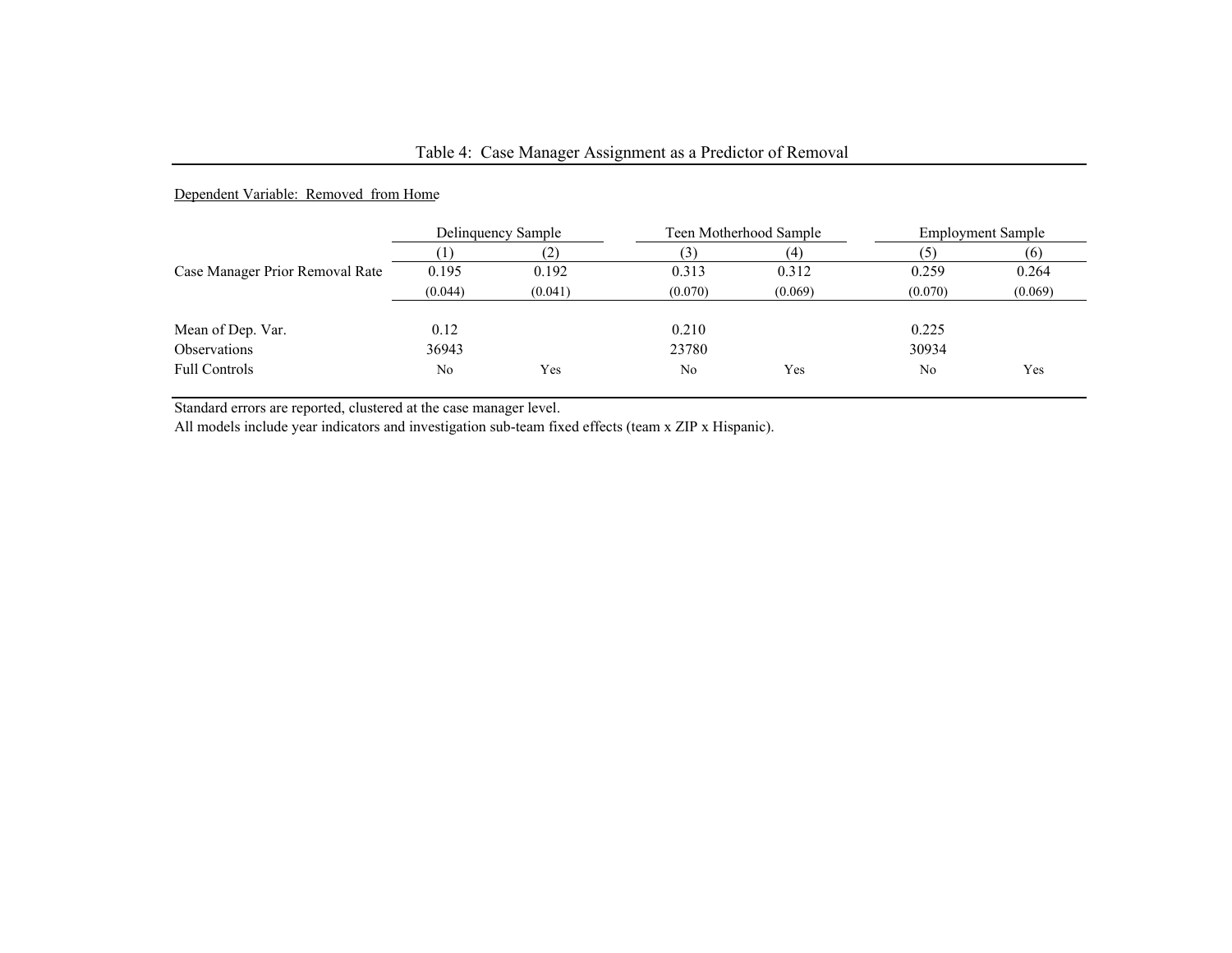| Dependent Variable:  |                | Juvenile Delinquency |         |         |  |
|----------------------|----------------|----------------------|---------|---------|--|
|                      | <b>OLS</b>     | <b>OLS</b>           | 2SLS    | 2SLS    |  |
|                      |                | (2)                  | (3)     | (4)     |  |
| Removed from Home    | 0.122          | 0.116                | 0.225   | 0.225   |  |
|                      | (0.007)        | (0.007)              | (0.107) | (0.109) |  |
| Mean of Dep. Var.    | 0.077          |                      |         |         |  |
| <b>Full Controls</b> | N <sub>0</sub> | Yes                  | No      | Yes     |  |
| Observations         | 36943          |                      |         |         |  |

## Table 5: Removal & Long-Term Outcomes: Juvenile Delinquency

Data are for the Court of Cook County Juvenile Justice Division who were at least 16 in 2000.

Standard errors are reported, clustered at the case manager level.

All models include year indicators and investigation sub-team fixed effects (team x ZIP x Hispanic).

| Dependent Variable:  | Teen Pregnancy |            |         |         |  |
|----------------------|----------------|------------|---------|---------|--|
|                      | <b>OLS</b>     | <b>OLS</b> | 2SLS    | 2SLS    |  |
|                      |                | (2)        | (3)     | (4)     |  |
| Removed from Home    | 0.091          | 0.086      | 0.221   | 0.237   |  |
|                      | (0.011)        | (0.011)    | (0.192) | (0.184) |  |
|                      |                |            |         |         |  |
| Mean of Dep. Var.    | 0.348          |            |         |         |  |
| <b>Full Controls</b> | No.            | Yes        | No      | Yes     |  |
| Observations         | 23780          |            |         |         |  |

## Table 6: Removal & Long-Term Outcomes: Teen Motherhood

Data are for girls enrolled in Medicaid prior to abuse report and at least 16 in 2003.

Standard errors are reported, clustered at the case manager level.

All models include year indicators and investigation sub-team fixed effects (team x ZIP x Hispanic).